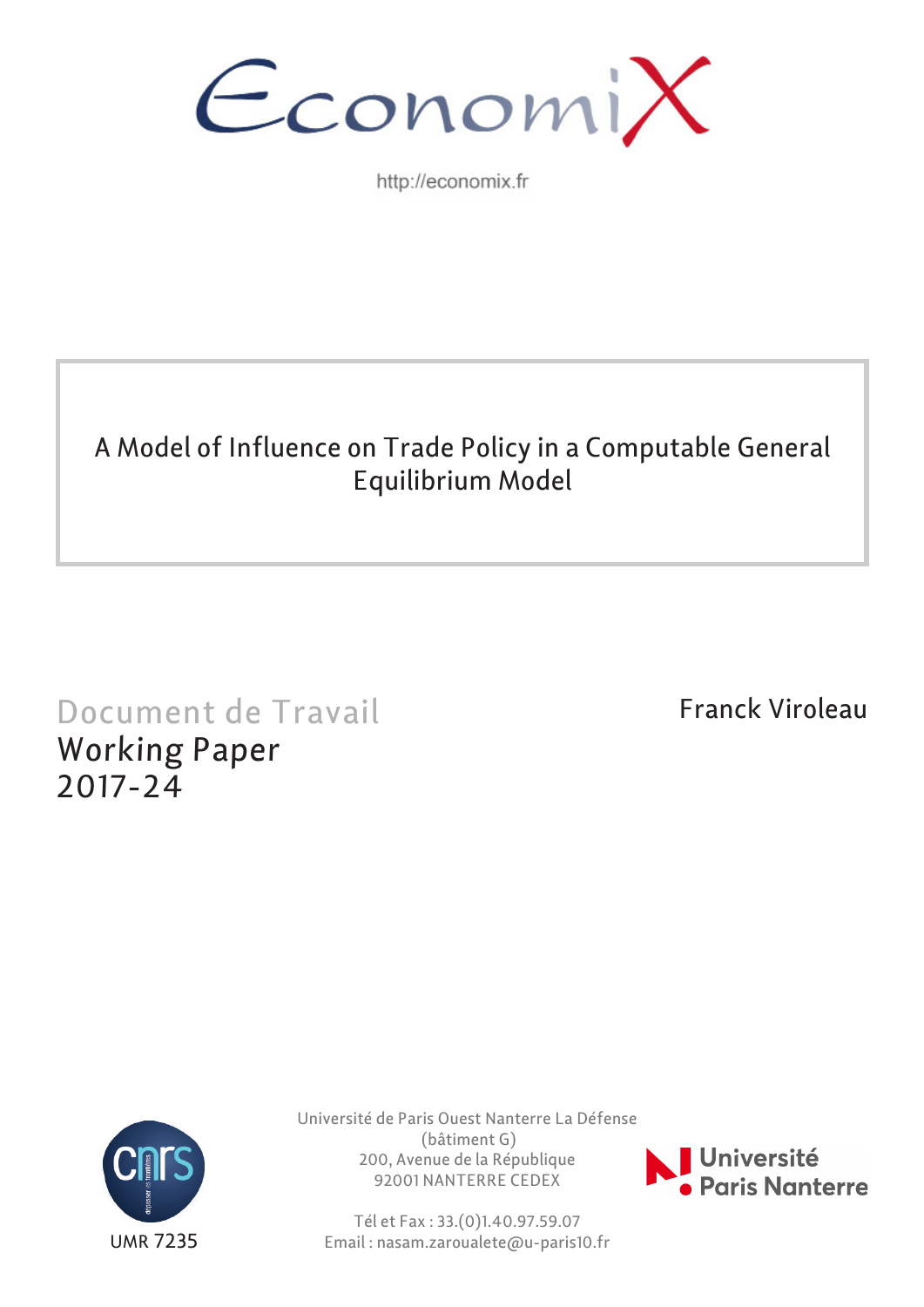# **A Model of Influence on Trade Policy in a Computable General Equilibrium Model**

Franck Viroleau<sup>1</sup>

*Preliminary version.*

1 Economix, UPL, Univ Paris Nanterre, CNRS, F92000 Nanterre France, 200 Av. de la république, 92001, Nanterre cedex, FRANCE, Tel: 33 (0)1 40 97 59 06, Fax : 33 (0)1 40 97 41 98 Email address: f.viroleau@u‐paris10.fr

#### **Acknowledgments:**

I would like to thank Bernadette Madeuf for her valuable comments and suggestions.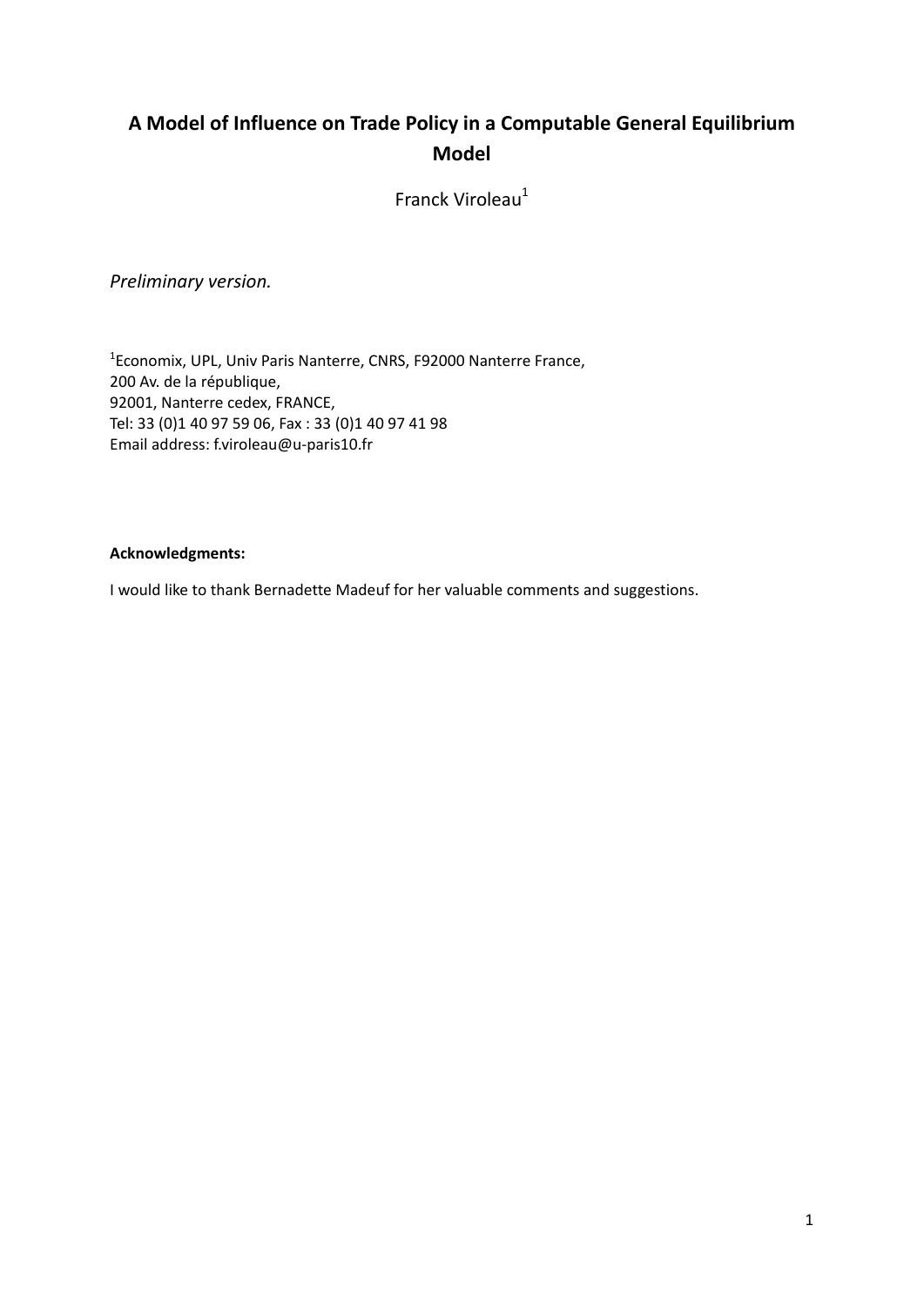#### **Abstract:**

This paper aims at making explicit the micro foundations of the government's preference function in an influence‐driven political economy model. It also addresses the behavior functions of domestic and foreign firms in their attempts to gain policy favors. These favors are granted by means of subsidies. In our model, the government simultaneously chooses three interdependent policy instruments under the political influence of domestic and foreign firms. Thus, we create a political market characterized by utility‐maximizing and profit‐maximizing behaviors of its actors, which takes place in a computable general equilibrium model. Endowed with these features, this model fills a gap in the literature. However, our results demonstrate that the model is only valid under a reasonable set of constraints on its parameters. Finally, this paper formally shows the key role of the subsidy elasticity of political cost in limiting the distortions created by the influence of interest groups.

**JEL classification:** C68, D72, D78, F13, H32, P16.

**Keywords:** Lobbying, Public Policies, Computable General Equilibrium Model.

#### **Résumé :**

Ce papier se donne pour objectif de rendre explicite les micro‐fondations de la fonction de préférence du gouvernement dans un modèle d'économie politique orienté sur la notion d'influence. Il traite aussi des fonctions de comportement des entreprises domestiques et étrangères dans leurs tentatives d'obtention de faveurs politiques. Ces faveurs sont accordées par l'intermédiaire de subventions. Dans notre modèle, le gouvernement choisit simultanément trois instruments politiques interdépendants sous l'influence politique des entreprises domestiques et étrangères. Ainsi, nous créons un marché politique caractérisé par les comportements de maximisation de l'utilité et de maximisation des profits de ses acteurs, qui prend place au sein d'un modèle d'équilibre général. Doté de ces caractéristiques, ce modèle comble un vide dans la littérature. Toutefois, nos résultats démontre que le modèle est uniquement valide sous un ensemble raisonnable de contraintes portant sur ses paramètres. Enfin, ce papier démontre formellement le rôle clé de l'élasticité du coût politique à la subvention, dans la limitation des distorsions créées par l'influence des groupes d'intérêt.

#### **Classification JEL:** C68, D72, D78, F13, H32, P16.

**Mots clés :** Lobbying, Politiques Publiques, Modèle d'Equilibre General Calculable.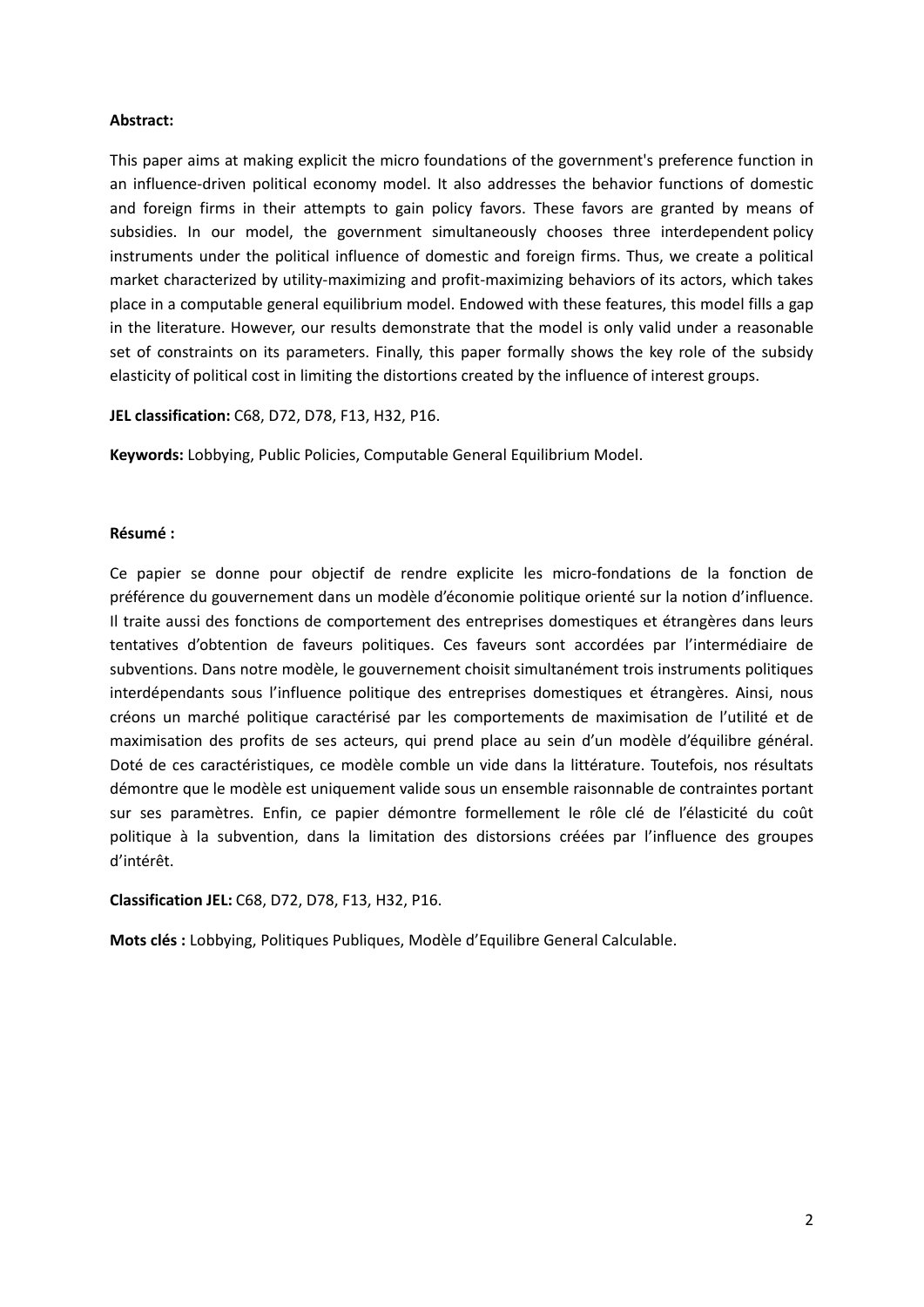#### **1‐ Introduction**

Since the seminal work of Bentley (1908), numerous contributions have emphasized the role of interest groups in the political process and/or the calculus of consent made by politicians attempting to be elected. Amongst them, Downs 'contribution (1957) is a striking example of the way to include economic reasoning in the political sphere. Downs was a pioneer in using a rational choice approach in the political‐economic field. In this early analysis, the interest group only consists of the voters. His model assumes selfish and maximizing behavior from the politicians who are aiming to be elected, and maximizing behavior from the voters who vote for the political program that will bring them higher utility. This, however, ignores the fact that politicians can have strong beliefs and ideologies whilst being benevolent towards the population. More recent studies, of which the most famous is Grossman and Helpman's (1994) research, include these features. Empirical analysis has emerged to empirically validate this concept. The literature survey (Section 2) will give more details on this point and will discuss the alternative models available (election-oriented and influence-oriented) to represent the influence of interest groups on the policy making process.

When considering international trade, some facts are hard to explain with traditional economic models. Indeed, there is a widespread consensus amongst economist about the free trade superiority over protectionism on world economic efficiency. However, very few countries in the world apply full liberalization of their foreign trade in practice. A likely explanation could be that trade opening come with income redistribution within stakeholders. Interest groups can then claim for a particular modality of opening that either improves their economic advantage or that reduce their costs if the trade opening gives rise to harmful consequences. The result is that the equilibrium in trade opening is not Pareto-optimal and, hence, differs from free trade. Existing models of political economy manage to include some elements of this nature to explain economic decisions but they suffer from different shortages (Section 2). The economic environment is often complex and fast changing, so partial equilibrium models can lead to mistaken predictions. In order to take these factors concerning complexity into account and to consider the behavior of economic agents within a changing environment, Computable General Equilibrium Models (CGEM) are useful. They allow several public policies, commitments to agreements, and the behavior of economic agents to be combined; the cross effects can also be taken into consideration. For instance, in the case of a negotiated trade opening, a government could intend to pursue policies of import substitution. This implies at least two initial shifts in the economic environment. Firstly, it implies a decrease in tariffs, which are often constrained in their targets and in the intensity of the framework of the talks. Secondly, there often exists a policy of sectorial support needed to meet the requirements of the economic policy pursued. In a standard economic model, these two features are determined exogenously. For the decrease in tariffs, the terms of the agreement might be so precise that it is easy for the modeler to input the data into the model. For the policy of import substitution, the modeler will likely run a set of simulations to predict the different effects of different measures. In contrast, in a political economy model, the modeler tries to determine these features endogenously. In this view, it is assumed that economic agents have economic interests at stake about the structure of the trade opening and the economic policy. For the decrease in tariffs, if the terms of the agreement are too precise, the modeler has no choice but to set it exogenously. As far as domestic economic policy is concerned, it is more delicate for the partner of the agreement or for the WTO to impose a particular policy response to accompany the trade opening. An endogenous formalization for that policy seems more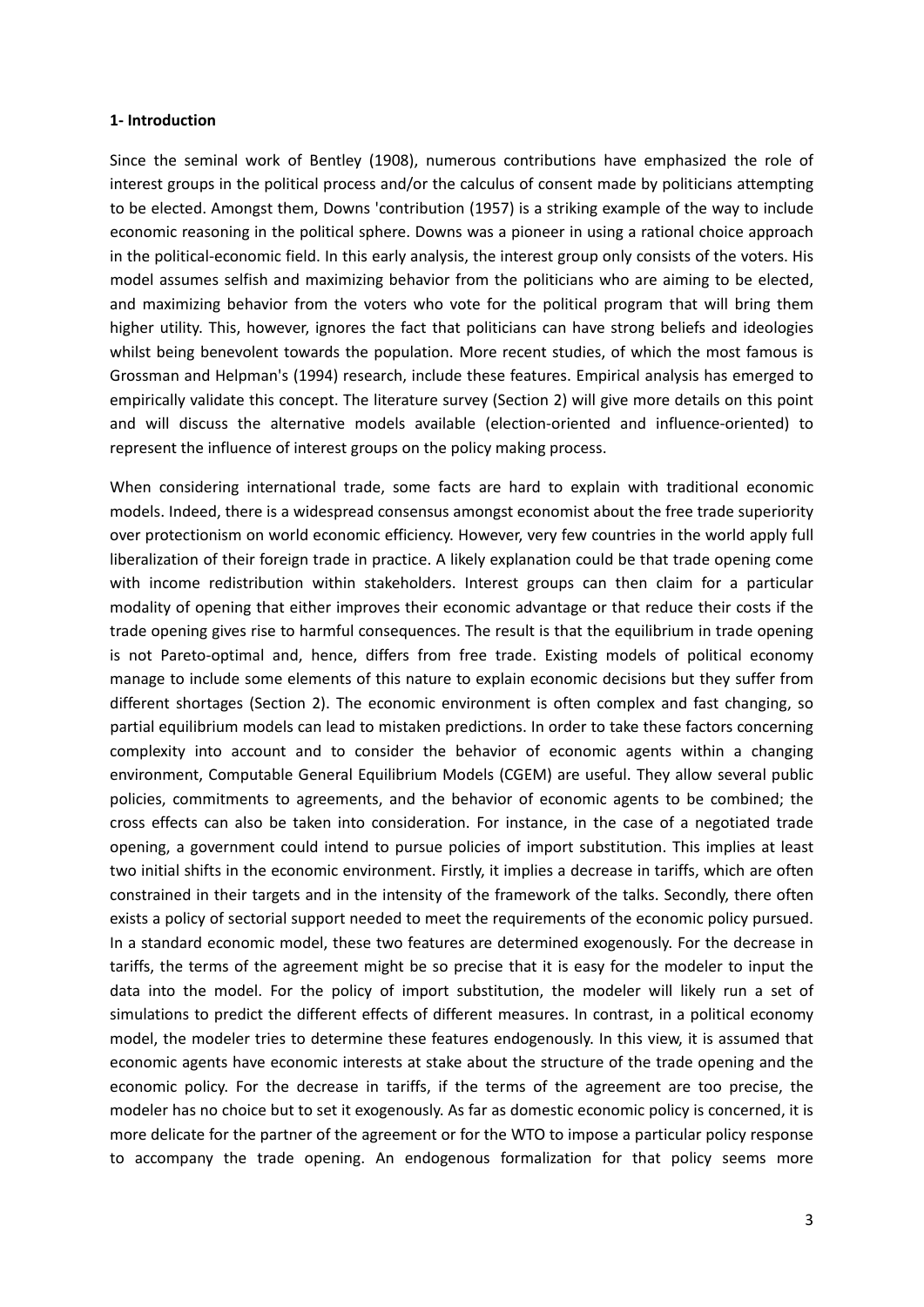practicable. Therefore, shifts in the economy will impact upon the reactions of economic agents and upon the government that will shape the policy response.

By acknowledging that the situation above matches reality, we can address a gap in the literature by developing a political economy model in general equilibrium, which is influence-oriented and based on interdependent subsidies allocated by the government (Section 3). Indeed, the purpose of this paper is to introduce political consideration in a CGEM that could both guide and explain trade policies. The underlying research question is: what key parameters have to be considered to limit the distortions created by the political economy forces? We find that a key role is played by the subsidy elasticity of political cost in limiting the distortions created by the influence of interest groups. This result, in line with common sense, is formally demonstrated at the end of Section 3.

As far as the methodological approach is concerned, we mainly keep standard equations for the macroeconomic part of the CGEM. The notable exception is the labor market equilibrium condition that includes labor for lobbying that would be otherwise dedicated to production. For the microeconomic part of the model, the behavior of government and two kinds of interest groups (domestic producers and foreign producers) are formalized using maximization programs. In this model, the government taxes domestic consumption and uses the tax revenue to provide production, export and import subsidies to firms. Hence, the government balances the interests of the firms, who share part of the rents generated by the subsidies with policymakers, and the consumers who pay for those subsidies through higher prices. Interest groups can become applicants for indirect protection, commercial advantage, or accessibility to domestic markets.

While the granting of an economic advantage by means of tariffs is internationally visible by the WTO or by trade partners, subsidies are more discrete and are deemed to be a more efficient tool to resolve national economic issues. This policy tool is more direct for national purposes and more indirect in terms of foreign trade when compared to using tariffs. Even though decreases in subsidies are also negotiated in WTO rounds, the WTO recognizes that it can be sensitive, in terms of fairer trade, to ask its members to stop subsidies because the latter are required to address a number of concerns. The limitation of the constraints in that field is a question of the viability of the system of world trade governance; international organizations are sometimes accused of interference in, and disrespect of, national sovereignties<sup>1</sup>. Indeed, subsidies can be used to pursue social objectives, to promote national security including food security, to build infrastructures, to foster research, to alleviate regional imbalances, to tackle rural depopulation, and to maintain cultural diversity. This does not constitute an exhaustive list of undeniable needs to address market failures. Meanwhile, these possibilities give space for lobbyists to vie for the advantages conferred on the sectors picked to implement chosen public policies.

All of these implementations do not necessarily involve subsidies. This is why our formalization bellow considers the other forms of government interventions through the notion of subsidy‐ equivalent. This notion takes its inspiration from the "producer subsidy equivalent" (Josling, 1973) notoriously used by OECD (Organization for Economic Co-operation and Development), which has

<sup>&</sup>lt;sup>1</sup> Stiglitz (2003) explains that the IMF misled different countries during their period of crisis because the International Organization absolutely wanted them to adopt the rules of the Washington Consensus.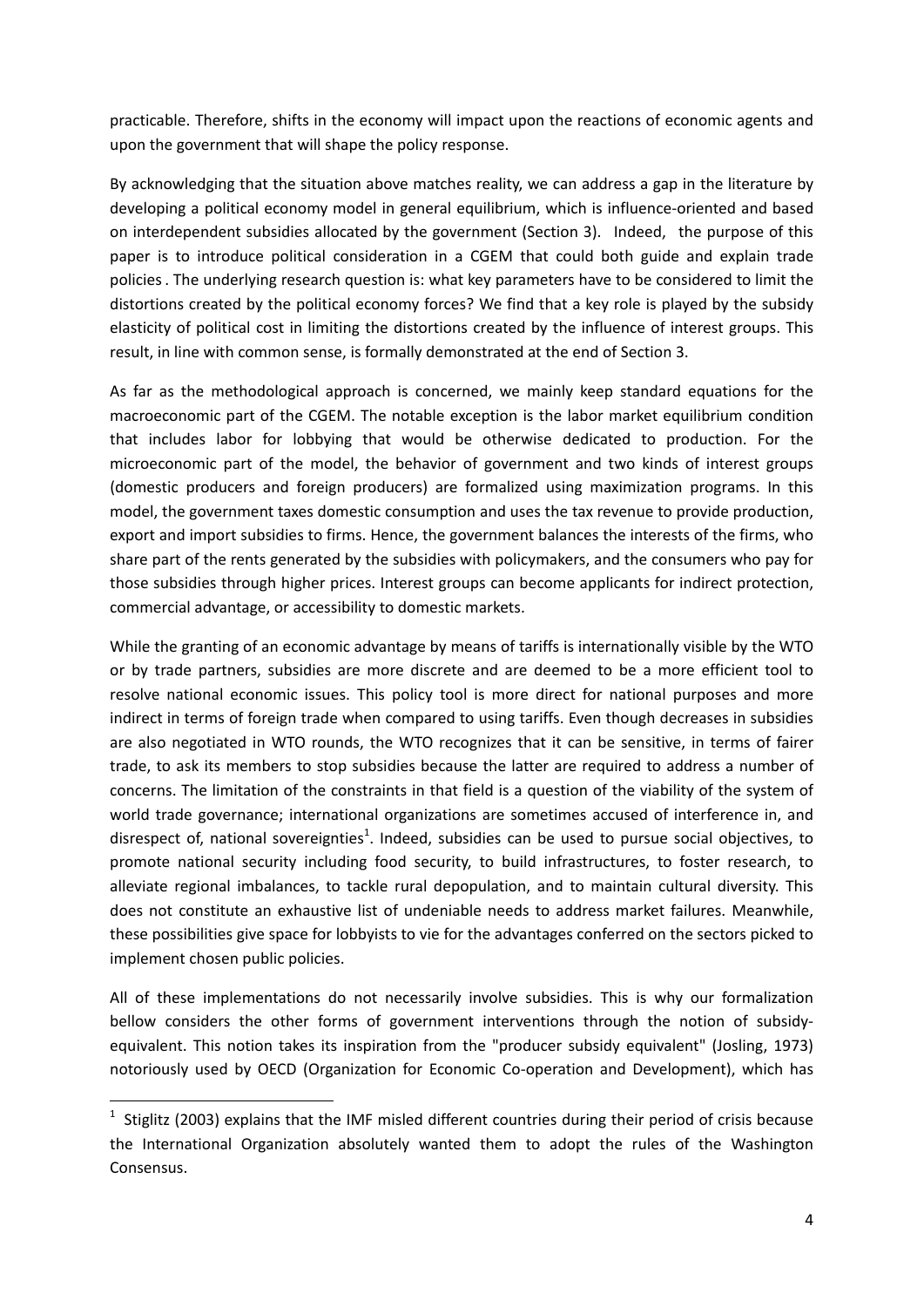created its own indicator of this kind for the agricultural sector. The OECD defines this as an indicator used to quantify the domestic support for agricultural producers; it arises from policy measures, regardless of their nature, objectives or impacts. Our notion of subsidy-equivalent is the same for all the sectors and for all types of subsidies. The section that develops the model (Section 3) ends with an examination of the conditions in which to use the model.

In the discussion (Section 4), we draw parallels with the models built in the literature, discussing the value of the parameters and their underlying principles. We also give several insights for alternative features within the model.

Finally, we conclude (Section 5) by drawing some shortcomings and by proposing some possible applied uses of the model that we have presented.

# **2‐ Literature**

Political economy stress that economic policies are formulated in response to the demands of interest groups. The supply side, namely (i) policy makers and (ii) the institutional settings in which policies take place (Rodrik, 1995), propose policy outcomes in order to obtain favors from the interest groups organized in lobbies. The objects of the economic analyses are several periods within the political cycle. Two approaches and corresponding modeling dominate the literature. The first approach assumes that the time of the election has passed and the lobbies are trying to exercise their influence on the incumbents in charge of policy making or policy voting (Findlay and Welitz, 1982; Grossman and Helpman, 1994; Stoyanov, 2009). This is known as the influence-driven approach. The second approach assumes that the time of the election is coming and the lobbies are making contributions to increase the likelihood of the election of the candidate that better represents their interests (Hillman and Ursprung, 1988; Brock, Magee and Young, 1989; Das, 1990). We call this the election-driven approach. Both approaches create competitive situations among the pressure groups. In this brief survey of literature, we will assert why we adopt the first approach in our paper. It could be argued that the political regime is a crucial parameter to be taken into consideration in the analyses. In this paper, we will focus solely on the case of representative democracies<sup>2</sup>.

Findlay and Welitz (1982) initiate the approach where a tariff level is endogenously determined by a function that reflects the competition between two lobbies for influence on trade policy. In this general equilibrium model, one lobby advocates free trade whereas the other argues for protection. Each lobby engages its resources in the lobbying process in terms of the labor factor in order to obtain favorable tariffs. The other production factors are sector specific. A Cournot‐Nash equilibrium determines the equilibrium tariffs. In this model, the political decision process is a black box, since we just know that the policy maker changes the tariffs when he or she receives inputs. Our model will address this shortcoming by focusing on the government incentive to shift tariffs as we will propose a microfoundation for this.

In their famous model known as the GH model, Grossman and Helpman (1994) already address this shortcoming by adding a preference function for the government. This has two weighted components, namely (i) the contributions received from the lobbies and (ii) the aggregate welfare of the population. An interesting point is that the aggregate welfare equally contains the welfare of the

 $2$  For an analysis of a regime under direct democracy, see the leading approach of Mayer (1984).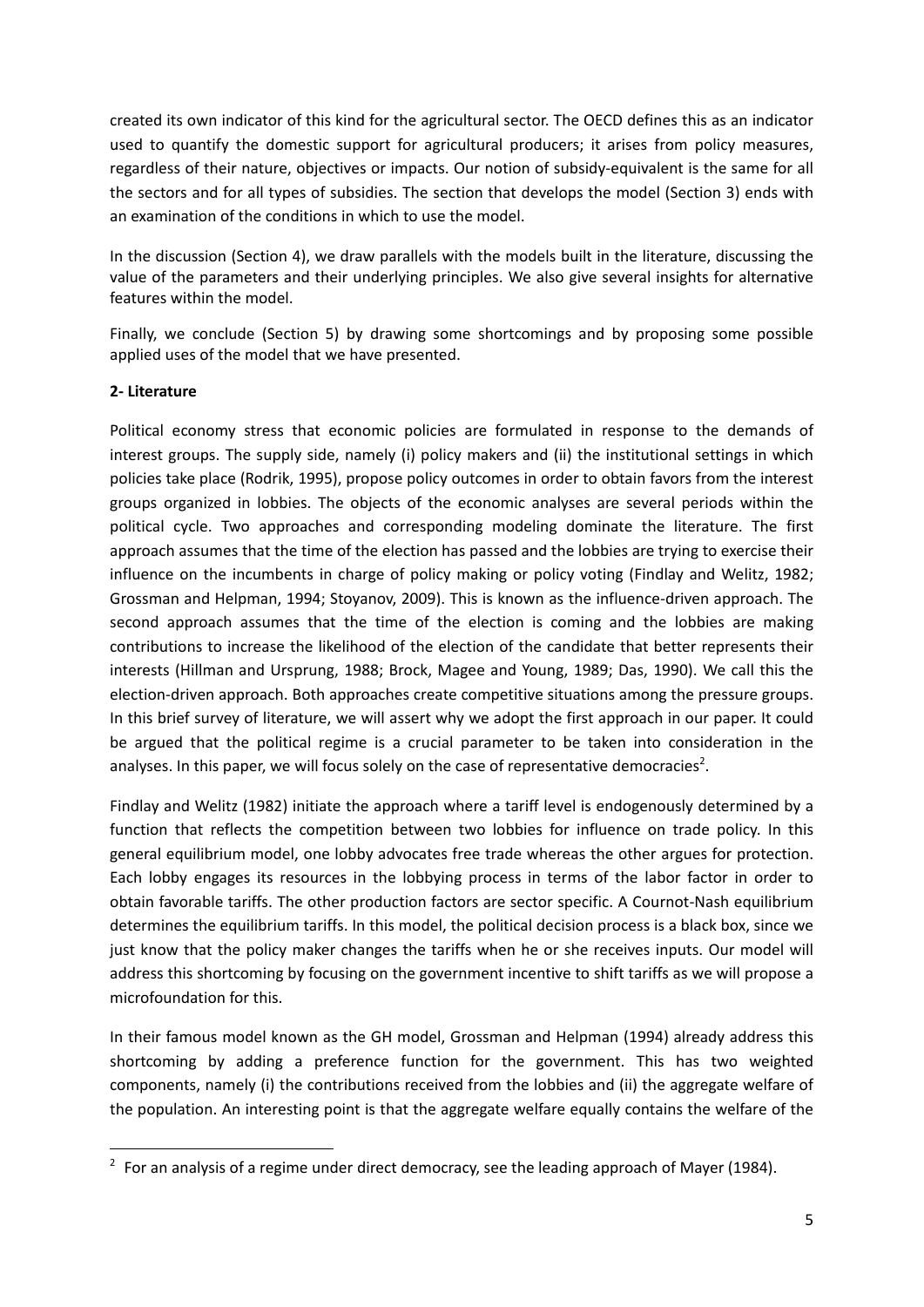individual members of lobbies as consumers so that protection can simultaneously increase the interests of the lobbies as a whole and decrease the utility of some of its individual members. The theoretical framework remains sector specific; the mobile labor factor constitutes the complementary input for specific factors in each sector within the production function. The model is developed with the lobbies struggling to maximize the aggregated utility of their members. The government then chooses the vector of policies that maximizes its preference function. Our paper equally proposes a preference function for the government but its components are very different. In the GH model, there is one instrument, namely, the contributions used by a homogeneous kind of lobbies to influence the government in choosing the level of a single public policy, the level of tariffs. In our model, the domestic firms shift some labor resources from the production process to influence the government, foreign firms lobbying is introduced, three interdependent policy instruments are available for the government, and all the sectors are organized to lobby. In addition, the consumer‐ voter component of the preference function for the government introduces a new interesting concept. It takes into account the shortsighted view of the consumer-voter on the cause of the shift of their wellbeing and the government takes this feature into consideration rather than directly using the welfare level of the consumer‐voter given by a perfect information hypothesis.

In these previous models, one factor is mobile and the others are sector specific. In this case, the tariffs on the goods in a sector increase the relative revenue drawn from the sector specific factors due to the increase in scarcity relative to the mobile factor. On the contrary, the mobile factor moves toward the protected sector; the revenues from the other sector specific factors fall, due to a rise in the relative abundance of these specific factors. This forms a stimulating point for competition between lobbies; inertia, instead of being neutral, is in fact harmful.

In an earlier work, Becker (1983) had already accounted for the losses incurred by the community as a whole as a result of political decision making, specifically subsidies. This political decision is made in favor of a particular interest group. Indeed, Becker considers two kinds of lobbies. One pays taxes to finance the subsidies perceived by the other. This feature seems very useful in the context of general equilibrium modeling. It leads us to adopt it in our model. In addition, Becker shows that it is easier for small interest groups to obtain political favor because, the larger the interest group, the more free‐riding (Olson, 1965) problems occur. Furthermore, subsidies for small groups have a very slight impact on the taxation of the larger community.

The GH model was extended notably by Stoyanov (2009) to include lobbying by foreign interest groups. In his article, which is both theoretical and empirical (including data for Canada), Stoyanov additionally stresses whether or not foreign lobbyists should be distinguished by the criteria of the Free Trade Agreement partners. The former foreign lobbyists fight for more protection in their sector in the domestic country since they benefit from the trade agreement. The latter foreign lobbyists from the rest of the world lobby for a decrease in protection, thus complying, in this particular case, with the mainstream of the literature including foreign lobbying. This view was previously argued by Gawande, Krishna and Robbins (2006) for the United States. They have equally used an extended Grossman and Helpman model to test this view econometrically.

Hillman and Ursprung's (1988) research constitutes a seminal work in including foreign lobbies in the models of trade policy determination. In this model, the domestic industries are import‐competing. Two candidates, one of whom is rather protectionist and the other is rather liberal, compete for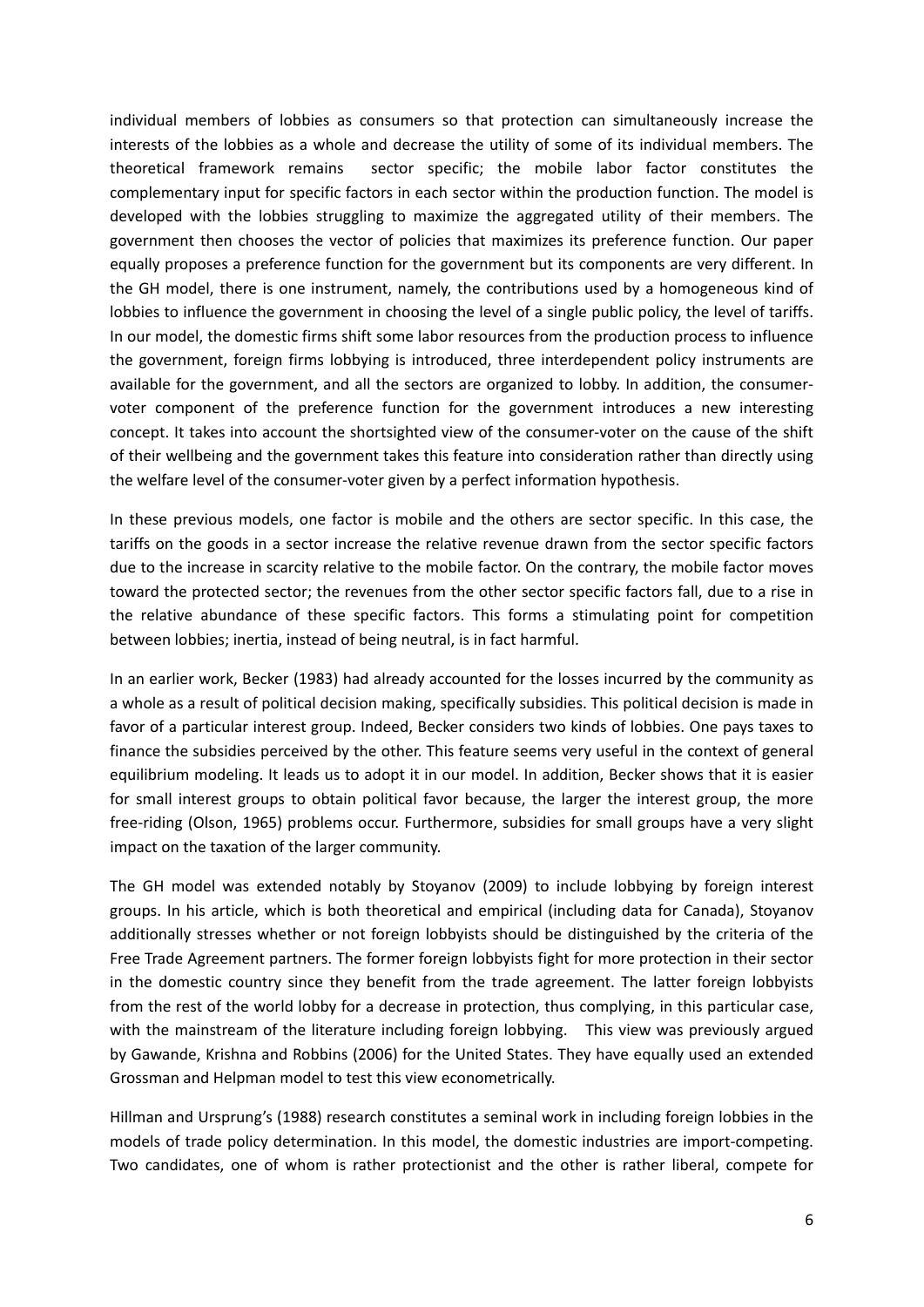political power. The lobbies try to favor the candidate who better represents their interests by means of contributions aimed at winning over voters. The underlying assumption is a positive link between the money that a candidate can spend on his or her political campaign and the number of votes he or she will gain. This forms the second major type of political economy model in the literature.

In a related work, Magee, Brock and Young (1989) implement a general equilibrium model in the Heckscher‐Ohlin‐Samuelson framework with two sectors, two factors, two parties, and two lobbies. They develop a model with numerous relationships in the economy, including the maximization behavior of voters, lobbies, and political parties. The two lobbies represent labor and capital; they are respectively for and against protection. The higher their political contributions, the more likely the election of their favored political party, but the cost of lobbying becomes higher. The equilibrium tariffs are the outcomes of the Nash game between the two competing lobbies. In our paper, the development of our general equilibrium model is deeply different from the structure of Magee, Brock and Young. Actually, we chose another conception of the influence which is presented at the beginning of this section. We are going to justify this choice thereafter.

A separate, more empirical, strand of the literature assesses the validity of political‐economy models or the existence of an influence of lobbyists on political outcomes. Gawande and Bandyopadhyay (2000) tested the GH model econometrically using cross sectional non‐trade barrier data for the US in 1983. They established that the GH model is reliable for both its predictions on the protection and the lobbying side. For the same period in the US, Goldberg and Maggi (1999) showed that the GH model is overall consistent with their data. Besides this, they underlined the very strong weight attached by the government to social welfare in comparison with the weight attached to the contributions from the lobbies. Econometrically, they found the former to be about 49 times higher than the latter. Eicher and Osang (2002), using a very close database, proved that the GH model and the Findlay and Wellisz model (1982) both perform well in an empirical sense. They also found that the GH model holds more explanatory power than the model of Findlay and Wellisz.

More broadly, Baldwin and Magee (2000) studied the votes for three important trade policies in the US Congress in 1993 and 1994. They estimated an econometric model wherein the votes are explained by the characteristics of consistency, the labor contributions, and the business contributions. The two latter groups form the lobbies in competition. Thus, they showed that contributions matter in the outcomes of the votes in the US Congress. In addition, Grossman and Helpman (1994) highlight the fact that three quarters of the PACs (Political Action Committees) contributions were given to incumbents in Congress in 1988 and 62% were given in the first 18 months of the election cycle. They drew the figures on PACs contribution from Magleby and Nelson (1990). Hence, on the one hand, the empirical literature shows that contributions are effective and, on the other hand, it shows that these contributions are made to influence the incumbent of political power rather than to influence the outcome of an election. The model proposed in this paper will take these observations into account and will adopt the political‐economy influence functional form.

#### **3‐ Model**

This paper considers a two-country world with a domestic and a foreign economy. Most standard equations of the model are inspired by Decaluwé, Martens and Savard (2001); the model is then rearranged to include political‐economy features (see the appendix for the full model). The m sectors of the domestic economy (i = 1 to m) produce m single goods (*XSi*) with labor (*LDprodi*) and a sector‐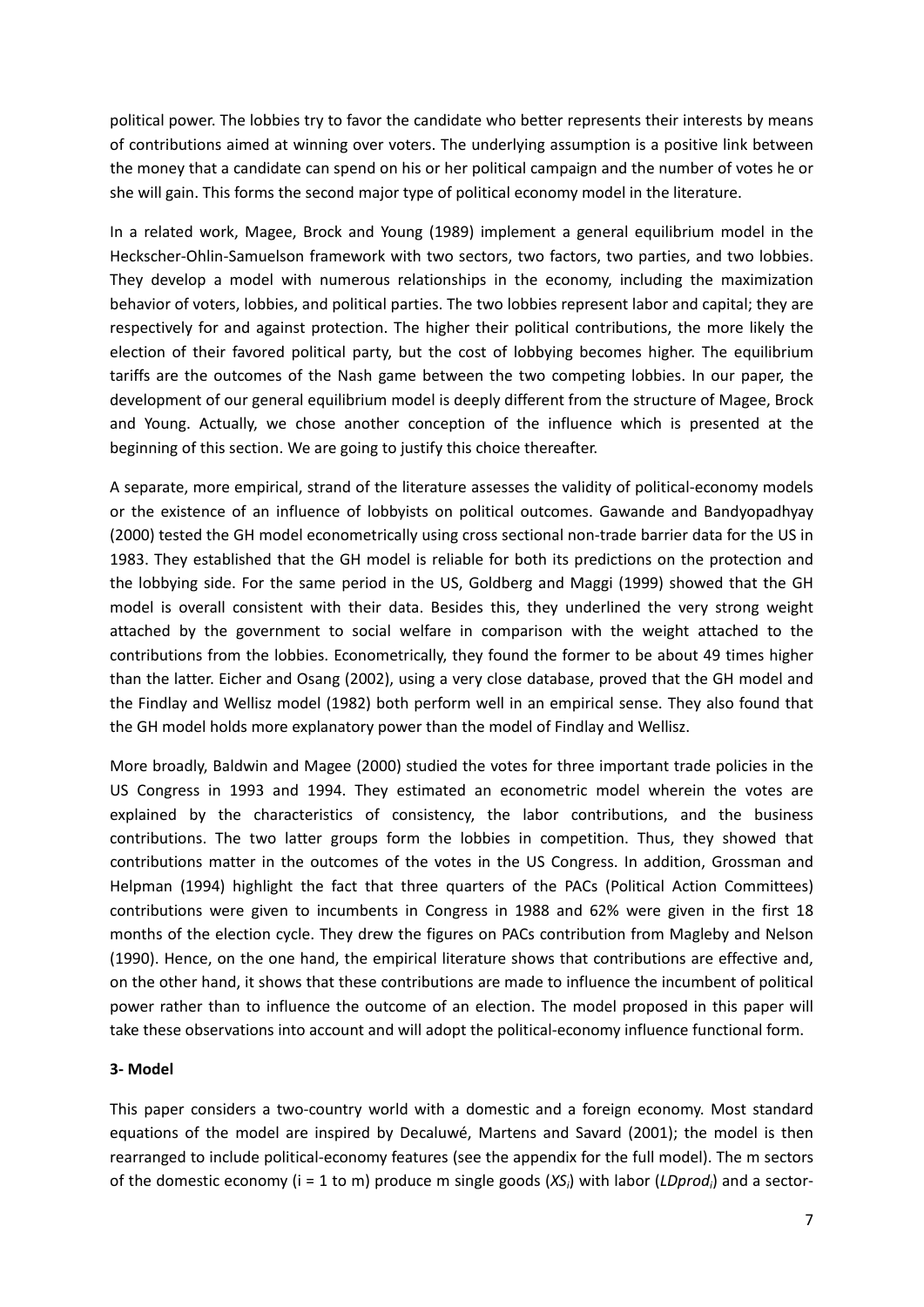specific capital factor ( $K_i$ ) under a production system with Cobb-Douglas and Leontief functions such as:

$$
XS_i = VA_i/v_i \tag{1}
$$

where *VAi* is the Value Added in the sector *i* and *vi* is the Leontief's technical coefficient.

$$
VA_i = A_i. \, LD_{prod_i}^{\alpha i} \quad . \, K_i^{(1-\alpha i)} \tag{2}
$$

where  $A_i$  is the scale parameter for sector *i* and  $\alpha i$  is the parameter of the contribution of the labor factor in the Value Added. Capital and labor are assumed to be immobile across national borders but labor is mobile across domestic sectors.

In this model, we include a political market based on the behavior of maximization by its actors.

We consider lobbies organized by sectors that try to obtain government favors in the form of subsidies. We assumed two elements of strategy from two kinds of different players. Firstly, if a government is closely monitored by other members of the World Trade Organization, it will find a discrete way to ensure that influential sectors obtain the equivalent of the amount provided with a subsidy. For instance, it will provide this as public goods, facilities or infrastructures that mainly serve the desired sector. Secondly, we assume that firms think in terms of relative competitive advantage and estimate to be more efficient in influencing policymakers on their behalf rather than trying to influence policymakers to lower the advantage granted to their competitors. The rationale for this assumption is an information asymmetry that affects the efficiency of the lobbying. The interest group has better information on the relation that it maintains with policymakers rather than the relationship between its competitors and the policymaker. In addition, the advantage obtained on its behalf is, de facto, multilateral and not competitor‐specific.

Let F be the degree of (real or purported) political favor granted to the lobby of the sector *i* and let *y* be the set that characterizes the nature of the subsidy that one is analyzing; production, import and export subsidies, respectively,  $y = \{pi, mi, xi\}$ :

$$
F_{y} = S_{y}^{\varepsilon_{Fy}} \tag{3}
$$

where *Sy* is the rate of subsidy granted to the sector i. Thus *εFy* is the y‐type subsidy elasticity of political favor granted to sector *i*. If *Fy(Sy)* is a convex and growing function then *εFy* > 1.

For each unit of political effort granted, lobby in sector  $i$  provides the government with  $X_1$  units of labor ( $LDS_{ni}$ ) as a counterpart to obtain its production subsidies so that these units of labor are diverted from the production process such that:

$$
LDS_{pi} = X_{1i} \cdot F_{pi} \tag{4}
$$

In other words,  $LDS_{ni}$  is the total amount of labor used in the lobbying process for getting the production subsidy. At this preliminary step, by considering only the lobbying for one kind of subsidy, we then have:

$$
LD_i = LD_{prod_i} + LDS_{pi} \tag{5}
$$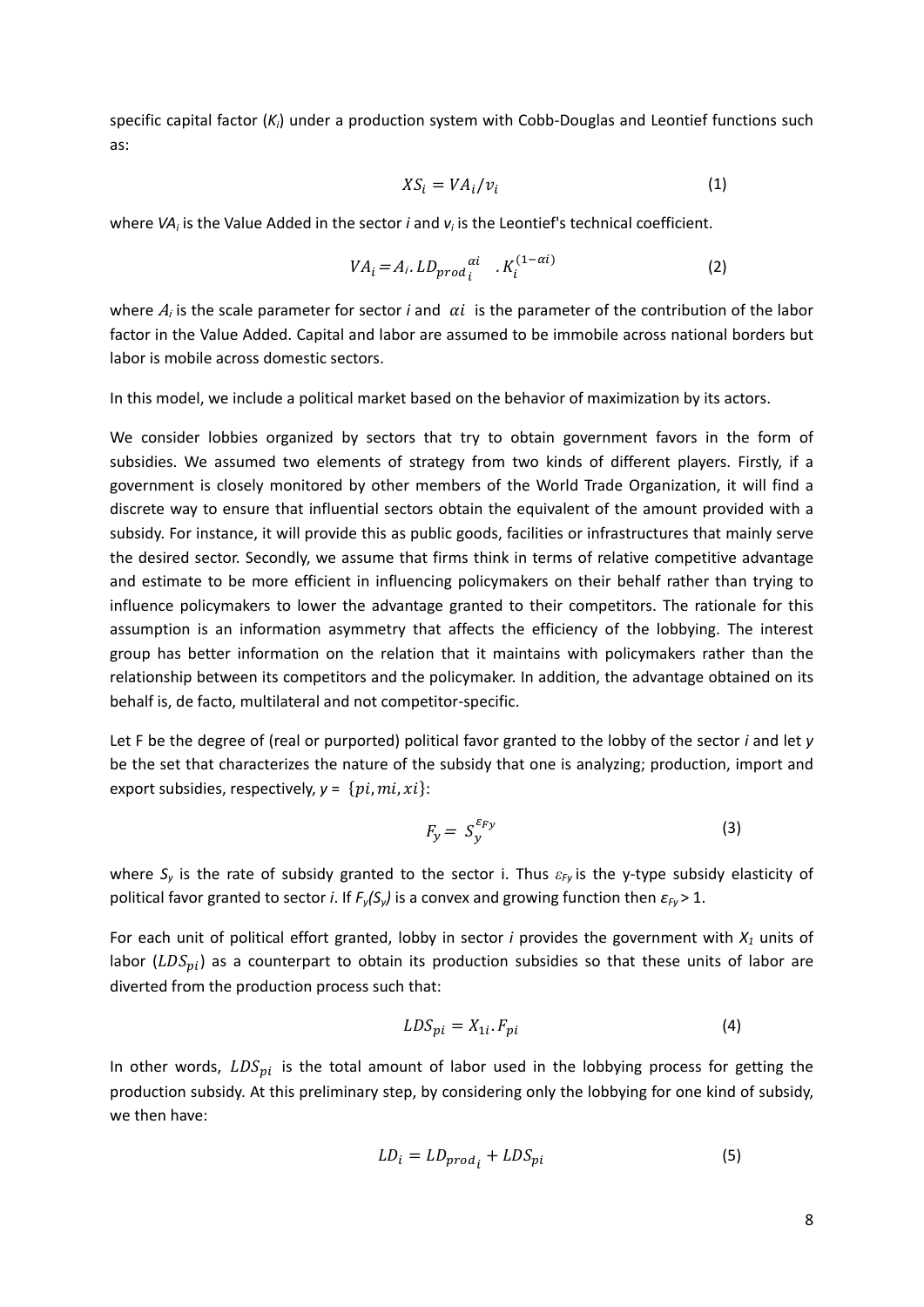where  $LD_i$  is the total labor demand of the sector *i* and  $LD_{prod_i}$  is the labor demand for the production process. We assume full employment where LS is the total labor supply in such a way that:

$$
\sum_{i} LD_i = LS \tag{6}
$$

The government sources of satisfaction are then:

$$
X_{1i} \cdot F_{pi} = X_{1i} \cdot S_{pi}^{\varepsilon_{Fpi}} \tag{7}
$$

Subsidies are funded with an increase in the rate of Value Added Tax on the overall consumption of goods so that this creates a political cost, *PCy*, for the government to grant subsidies:

$$
PC_y = S_y^{Py} \tag{8}
$$

where  $P_v$  is the subsidy elasticity of political cost in sector *i*. If  $PC_v(S_v)$  is a convex and growing function then  $P_y$  > 1. This cost is weighted by the effect that the subsidy will have on the relative variation of the wellbeing of the consumers. The better the level of wellbeing in the situation before the introduction of the subsidy (*wb1*) related to the level of wellbeing after the introduction of subsidy (*wb2*), the higher the increase in the political cost. The final political cost to grant a production subsidy  $(FC_{pi})$  equally depends on the government's own objectives measured by  $X_2$ . In other words,  $X_2$  is a measure of how much the government cares about the impact of the production subsidies on the wellbeing of the consumers.

$$
FC_{pi} = S_{pi}^{P_{pi}} \cdot (\frac{wb_1}{wb_2}) \cdot X_{2i}
$$
 (9)

With a simple mathematical development we obtain:

$$
\left(\frac{wb_1}{wb_2}\right) = (1 + \Delta w b)^{-1} \tag{10}
$$

In our paper, the level reached by the wellbeing function depends on the level of consumption within the population. A more elaborate wellbeing function could also be used.

$$
\Delta w b = \frac{\prod_i c_{i2}^{\zeta_i} - \prod_i c_{i1}^{\zeta_i}}{\prod_i c_{i1}^{\zeta_i}}
$$
 with  $\sum_i \zeta_i = 1$  (11)

where  $C_{i1}$  and  $C_{i2}$  are respectively the quantities of goods from sector *i* purchased by consumers before and after the introduction of the subsidy and its VAT (Value Added Tax) counterpart.

Technically, we hold constant the revenue of the government (*YG*) which is the sum of the different taxes collected in the economy minus the amount of subsidies granted. The adjustment variable is the amount of VAT (*TIi*) collected on the value of non‐exported production and imports (*Mi*), that is to say the domestic consumption.

$$
TI_{i} = tx_{i}.(p_{i}.XS_{i}-pe_{i}.EX_{i}) + \frac{tx_{i}}{1+tx_{i}}.pm_{i}.M_{i}
$$
 (12)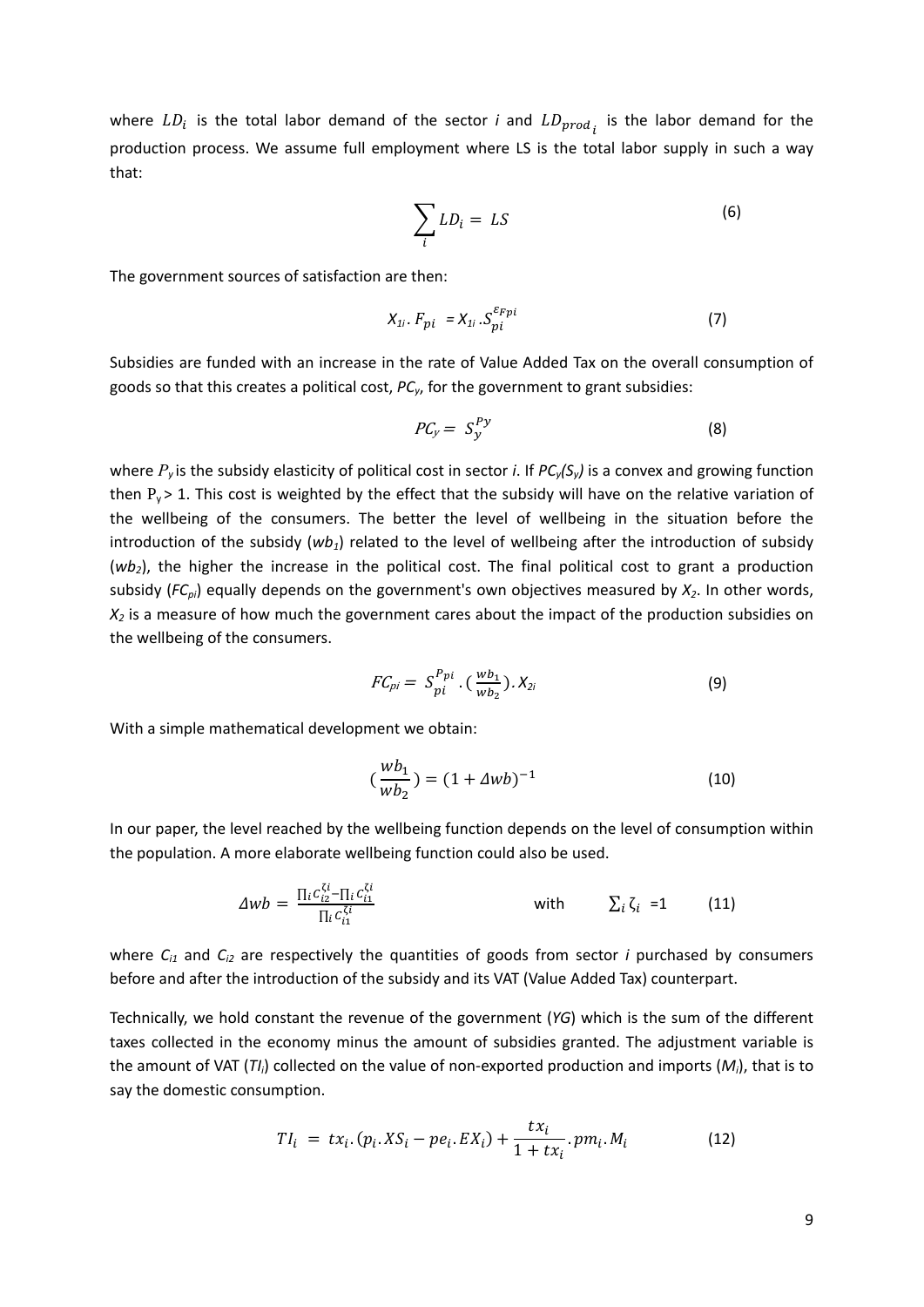where *tx<sub>i</sub>* is the rate of the VAT on products,  $p_i$  is the price to producer and  $p m_i$  is the all-tax included price of the imported good. The implementation inspired by Viroleau (2015) consists of using an endogenous variable *τ*, the homogeneous rate of increase in the VAT to modify the exogenous initial rate of the VAT (*txx<sub>i</sub>*) up to the required level.

$$
tx_i = txx_i.\tau \tag{13}
$$

This formalization captures the general equilibrium effects of the subsidies on the economy since if subsidies have positive or negative spillovers on other components of the revenue of the government, these spillovers are taken into account in the calculus of the amount of VAT required to meet the status‐quo level of the revenue for the government.

We then assume that voter-consumers know the amount of each subsidies granted by the government by means of the transparency in the democratic process. In addition, we assume that voter consumers attribute the shift in their wellbeing to the subsidies granted to interest groups in a non‐proportional fashion. This view matches with the feeling of the population against a particular kind of subsidy and it determines the value of  $P_v$ . So there is a dichotomy between (i) the real and intricate macroeconomic effects on consumer wellbeing due to a specific subsidy granted to interest groups and (ii) the voter‐consumer feeling of these effects. The latter is important for the policy maker because the voters base their assessment of the government action on it. This mechanism describing the consumers view is an important point of the reasoning of the model because it introduces interdependence between coveted subsides. In fact, the more a competitor asks for subsidies in any type, the harder it becomes to obtain new subsidies because the consumer prices rise and impact the consumer‐voter wellbeing.

The level of production subsidies  $(S_{pi})$  granted by the government comes from its maximization program. With (7) and (9), government welfare function (WG) is defined as:

$$
WG = \sum_{i} [X_{1i} \t S_{pi}^{\varepsilon_{Fpi}} - X_{2i} \t S_{pi}^{P_{pi}} \t ( \t \frac{wb_1}{wb_2} )]
$$
 (14)

Using logarithms and rearranging the terms, the first order condition of optimization leads to:

$$
S_{pi} = \left[\frac{\varepsilon_{Fpi} \cdot X_{1i}}{P_{pi} \cdot X_{2i} \cdot \left(\frac{wb_1}{wb_2}\right)}\right]^{\frac{1}{P_{pi} - \varepsilon_{Fpi}}}
$$
(15)

The mathematical conditions in which this formulation is consistent with reality are shown below.

Let us now make explicit export subsidies (*Sxi*) for sector *i*. All parameters are likely to change but the previous reasoning applies and leads to:

$$
S_{xi} = \left[\ \frac{\varepsilon_{Fxi} \cdot X_{3i}}{P_{xi} \cdot X_{4i} \cdot (\frac{wb_1}{wb_2})}\right] \frac{1}{P_{xi} - \varepsilon_{Fxi}} \tag{16}
$$

Where lobby *i* has to provide the government with ( $\varepsilon_{Fx}$ .  $X_{3i}$ ) units of labor ( $LDS_{xi}$ ) and where  $X_4$  is a measure of how much the government cares about the wellbeing of the consumers following the implementation of export subsidies (*Sxi*).

We then introduce foreign lobbies whose efforts are aimed at obtaining import subsidies (*Smi*). As this study assumes that the latter do not employ domestic labor in their production processes, the price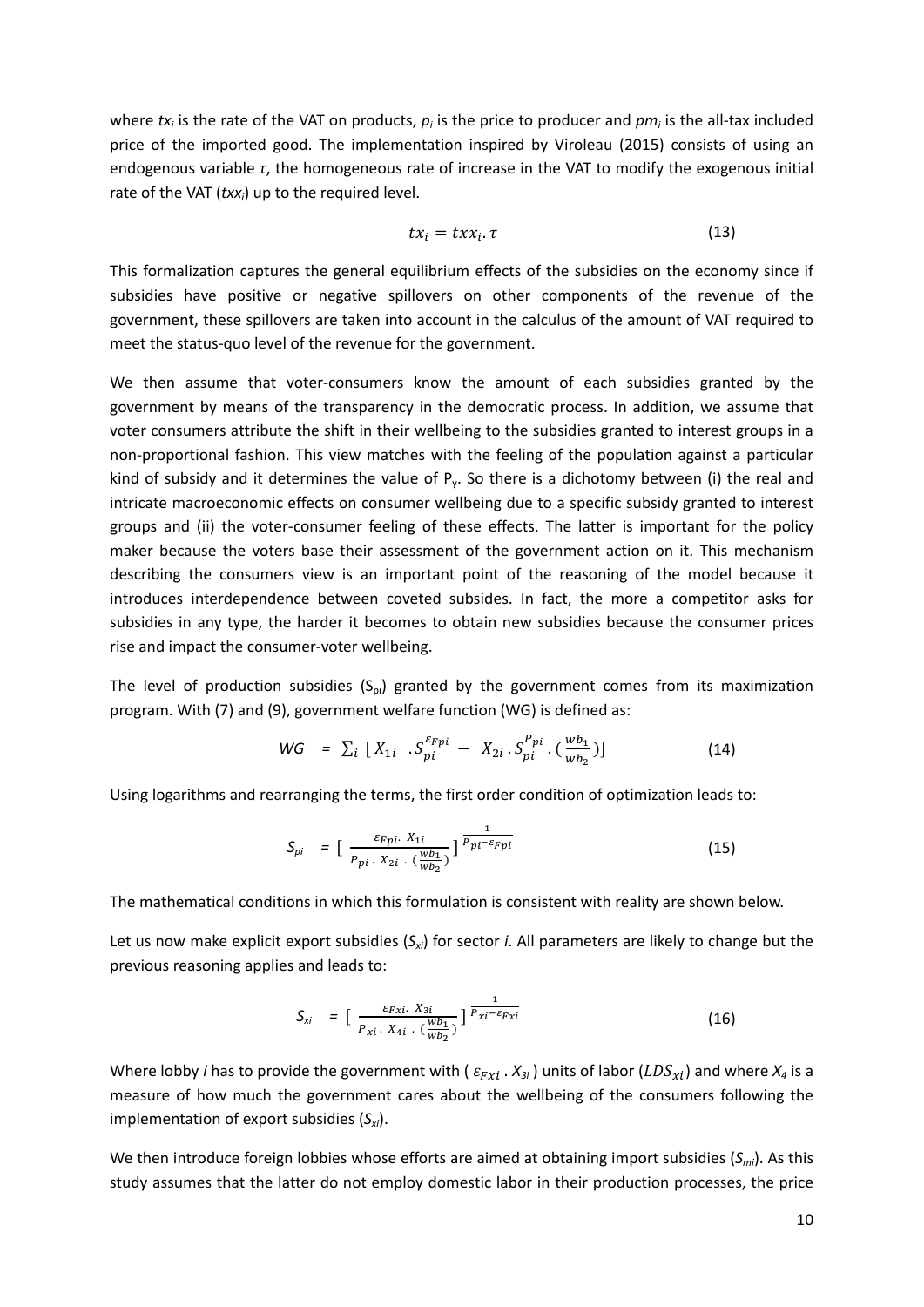to pay for gaining political favor is not a labor diversion. It is rather a monetary contribution (*CF*) to the government. Following the same reasoning:

$$
S_{mi} = \left[\ \frac{\varepsilon_{Fmi} \cdot X_{5i}}{P_{mi} \cdot X_{6i} \cdot \frac{wb_1}{wb_2}}\right] \frac{1}{P_{mi} - \varepsilon_{Fmi}}
$$
(17)

Where lobby *i* has to provide the government with ( $\varepsilon_{Fx}$ .  $X_{5i}$ ) units of monetary contribution (*CF*) and where  $X_6$  is a measure of how much the government cares about the wellbeing of the consumers following the implementation of import subsidies (*Smi*).

The second order conditions are subject to the signs of the minor determinants of the Hessian matrix (**HM1**). Since crossed‐derivatives are equal to zero, one can simplify the matrix:

$$
\mathbf{H}\mathbf{M}\mathbf{1} = \begin{bmatrix} \frac{\partial^2 W G}{\partial S_{pi}^2} & 0 & 0\\ 0 & \frac{\partial^2 W G}{\partial S m_i^2} & 0\\ 0 & 0 & \frac{\partial^2 W G}{\partial S x_i^2} \end{bmatrix}
$$
(18)

If one wants the government optimization program to lead to a maximization of its welfare, the minor determinant of order 1 (=  $\frac{\partial^2 W G}{\partial S_{pi}^2}$ ) has to be negative, the minor determinant of order 2 ( =  $\frac{\partial^2 W G}{\partial S_{pi}^2}$  .  $\frac{\partial^2 W G}{\partial S m_i^2}$  has to be positive and determinant **HM1** has to be negative.

The first condition,  $\frac{\partial^2 W G}{\partial s_{pi}^2} < 0$  leads to:

$$
\frac{P_{pi}(P_{pi}-1)}{\varepsilon_{Fpi}(\varepsilon_{Fpi}-1)} \quad > \quad \frac{X_{1i} \cdot S_{pi}^{\varepsilon_{Fpi}}}{X_{2i} \cdot S_{pi}^{Ppi} \cdot (\frac{wb_1}{wb_2})} \tag{19}
$$

With (14), we notice that  $(X_{1i}$  .  $S_{pi}^{\epsilon_{Fpi}})$  has to exceed  $(X_{2i}$ .  $S_{pi}^{Ppi}$ .  $(\frac{wb_1}{wb_2})$ ) otherwise it would mean that the government get a negative welfare contribution on a particular type of subvention granted. Therefore, in (19) the right hand side term is upper than 1. We draw from that the necessary condition  $P_{pi} > \varepsilon_{Fpi}$ .

Let  $\Delta_{pi}$  be the difference  $(P_{pi} - \varepsilon_{Fpi})$  that satisfies  $\frac{\partial^2 W G}{\partial S_{pi}^2} < 0$ , then:

$$
\frac{(\varepsilon_{\text{Fpi}} + \Delta_{\text{pi}}) \cdot (\varepsilon_{\text{Fpi}} + \Delta_{\text{pi}} - 1)}{\varepsilon_{\text{Fpi}}(\varepsilon_{\text{Fpi}} - 1)} \quad > \quad \frac{X_{1i}}{X_{2i} \cdot S_{\text{pi}}^{\Delta_{\text{pi}}} \cdot (\frac{wb_1}{wb_2})} \tag{20}
$$

The left hand side term increases when  $\Delta_{pi}$  increases. For the right hand side term, two situations are conceivable depending on the value of  $S_{pi}$ .

Firstly, if S<sub>pi</sub> is upper than 1, then the right hand side term decreases when  $\Delta_{pi}$  increases. In that configuration, given the positive sign of  $\Delta_{\text{p}i}$ , the hardest conditions to satisfy (20) are when  $\Delta_{\text{p}i}$  tends toward zero. In that case, we obtain: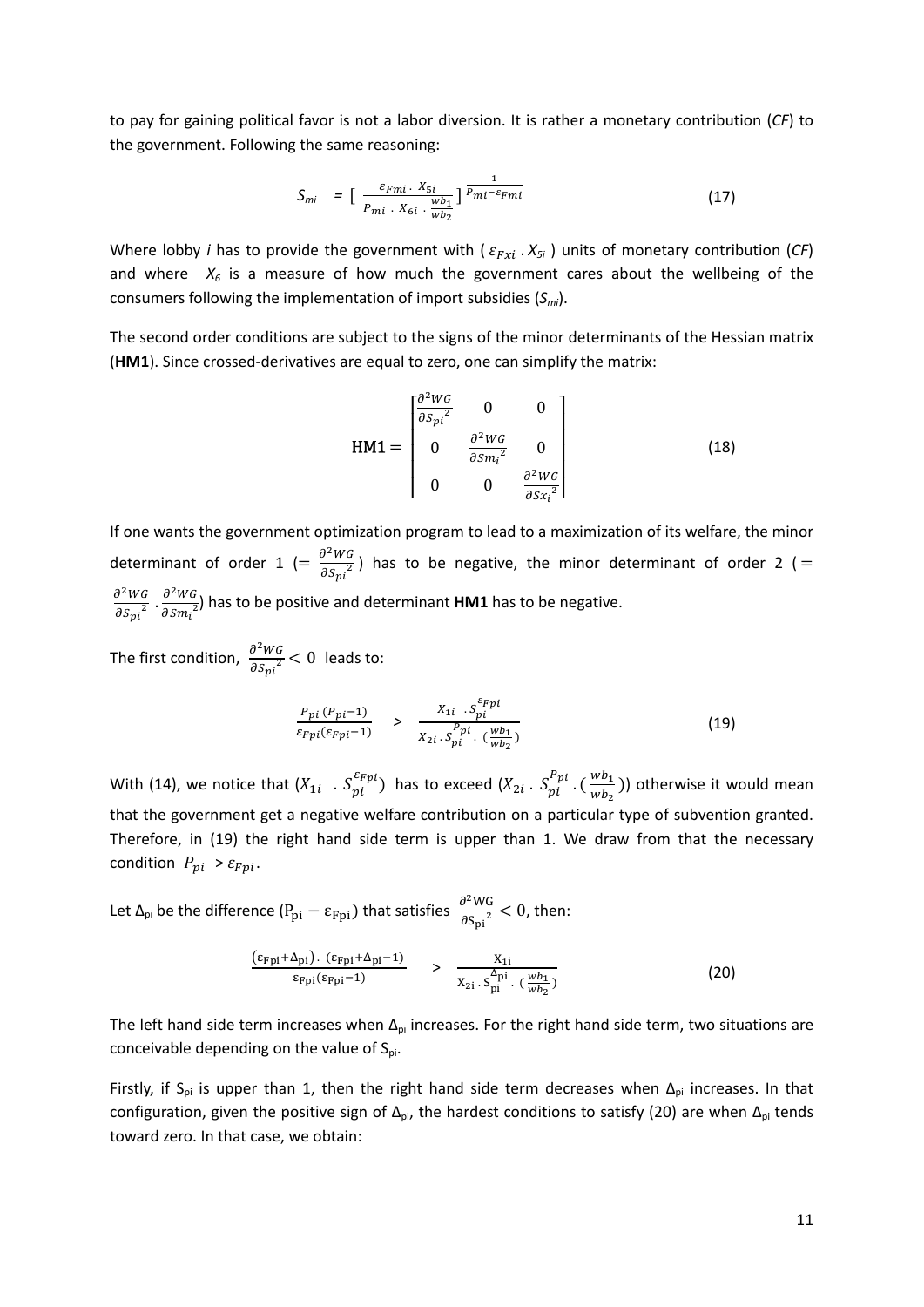$$
1 > \frac{X_{1i}}{X_{2i} \cdot (\frac{wb_1}{wb_2})} \Leftrightarrow X_{2i} \cdot (\frac{wb_1}{wb_2}) > X_{1i}
$$
 (21)

Therefore, this leads to a contradiction with the assumption made above. So, we demonstrate that a sufficient condition can be deduced for values of  $\Delta_{pi}$  beginning from 1:

$$
\varepsilon_{\text{Fpi}} \quad > \quad \frac{X_{1i} + X_{2i} \cdot (\frac{wb_1}{wb_2}) \cdot S_{\text{pi}}}{X_{1i} - X_{2i} \cdot (\frac{wb_1}{wb_2}) \cdot S_{\text{pi}}}
$$
\n(22)

Hence, if S<sub>pi</sub> is upper than 1, a sufficient condition is (22) and that  $P_{pi} \ge \varepsilon_{Fpi} + 1$ .

Secondly, if S<sub>pi</sub> is lower than 1, then the right hand side term in (20) increases when  $\Delta_{pi}$  increases. In that configuration, given the positive sign of  $\Delta_{pi}$ , the hardest conditions to satisfy (21) are when  $\Delta_{pi}$ tends toward infinite. In that case, we obtain:

$$
\lim_{\Delta_{\rm pi}\to\infty} \left( \left( \varepsilon_{\rm Fpi} + \Delta_{\rm pi} \right) . \left( \varepsilon_{\rm Fpi} + \Delta_{\rm pi} - 1 \right) . \, S_{\rm pi}^{\Delta_{\rm pi}} \right) = 0 \tag{23}
$$

Therefore, this leads to a contradiction because as considering (20), it means that a ratio of positive economic terms should be lower than 0. So, we demonstrate that a sufficient condition can be deduced for value of  $\Delta_{pi}$  beginning from 1 and not too large. Thus, the higher  $\Delta_{pi}$ , the harder to satisfy the conditions in (20).

As  $\frac{\partial^2 W G}{\partial S_{pi}^2}$  and  $\frac{\partial^2 W G}{\partial S_{mi}^2}$  are analogous in their formulation, similar conditions are required to obtain a negative sign for  $\frac{\partial^2 WG}{\partial Sm_i^2}$  in order for the minor determinant of order 2 ( =  $\frac{\partial^2 WG}{\partial Sp_i^2} \cdot \frac{\partial^2 WG}{\partial Sm_i^2}$ ) to be positive.

The third required condition to define the optimum of WG as a maximum is to obtain a negative sign for determinant **HM1**  $\left( = \frac{\partial^2 W G}{\partial S_{pi}^2} \cdot \frac{\partial^2 W G}{\partial S_{m_i}^2} \cdot \frac{\partial^2 W G}{\partial S_{\mathcal{X}_i}^2} \right)$  $\frac{\partial W}{\partial S x_i^2}$ ). By considering the two previous conditions as satisfied, this means to obtain a negative sign for  $\frac{\partial^2 W G}{\partial S x_i^2}$ . As already mentioned above, analogies in the formalization of the derivatives of degree 2 for the different kinds of subsidies allow us to use the previous results.

To sum up, if we consider the most polyvalent conditions (valid for both  $S_y$  lower and greater than 1), a sufficient set of constraints required is called A such as:

$$
A \begin{cases} \frac{(\epsilon_{Fpi} + \Delta_{pi}) \cdot (\epsilon_{Fpi} + \Delta_{pi} - 1)}{\epsilon_{Fpi}(\epsilon_{Fpi} - 1)} > \frac{x_{1i}}{x_{2i} \cdot S_{pi}^{\Delta_{pi}} \cdot (\frac{wb_{1}}{wb_{2}})} \text{ and } \epsilon_{Fpi} + L > P_{pi} \ge \epsilon_{Fpi} + 1 \text{ where L is a large number} \\ \frac{(\epsilon_{Fmi} + \Delta_{mi}) \cdot (\epsilon_{Fmi} + \Delta_{mi} - 1)}{\epsilon_{Fmi}(\epsilon_{Fmi} - 1)} > \frac{x_{5i}}{x_{6i} \cdot S_{mi}^{\Delta_{mi}} \cdot (\frac{wb_{1}}{wb_{2}})} \text{ and } \epsilon_{Fmi} + L > P_{mi} \ge \epsilon_{Fmi} + 1 \text{ where L is a large number} \\ \frac{(\epsilon_{Fxi} + \Delta_{xi}) \cdot (\epsilon_{Fxi} + \Delta_{xi} - 1)}{\epsilon_{Fxi}(\epsilon_{Fxi} - 1)} > \frac{x_{3i}}{x_{4i} \cdot S_{xi}^{\Delta_{xi}} \cdot (\frac{wb_{1}}{wb_{2}})} \text{ and } \epsilon_{Fxi} + L > P_{xi} \ge \epsilon_{Fxi} + 1 \text{ where L is a large number} \end{cases}
$$

Under this set of constraints, the Hessian Matrix is negative definite. Thus, WG is a concave function and its optimization program is a maximization program. We note that the set of constraints for a local maximum is simpler, namely  $P_V > \varepsilon_{FV}$ .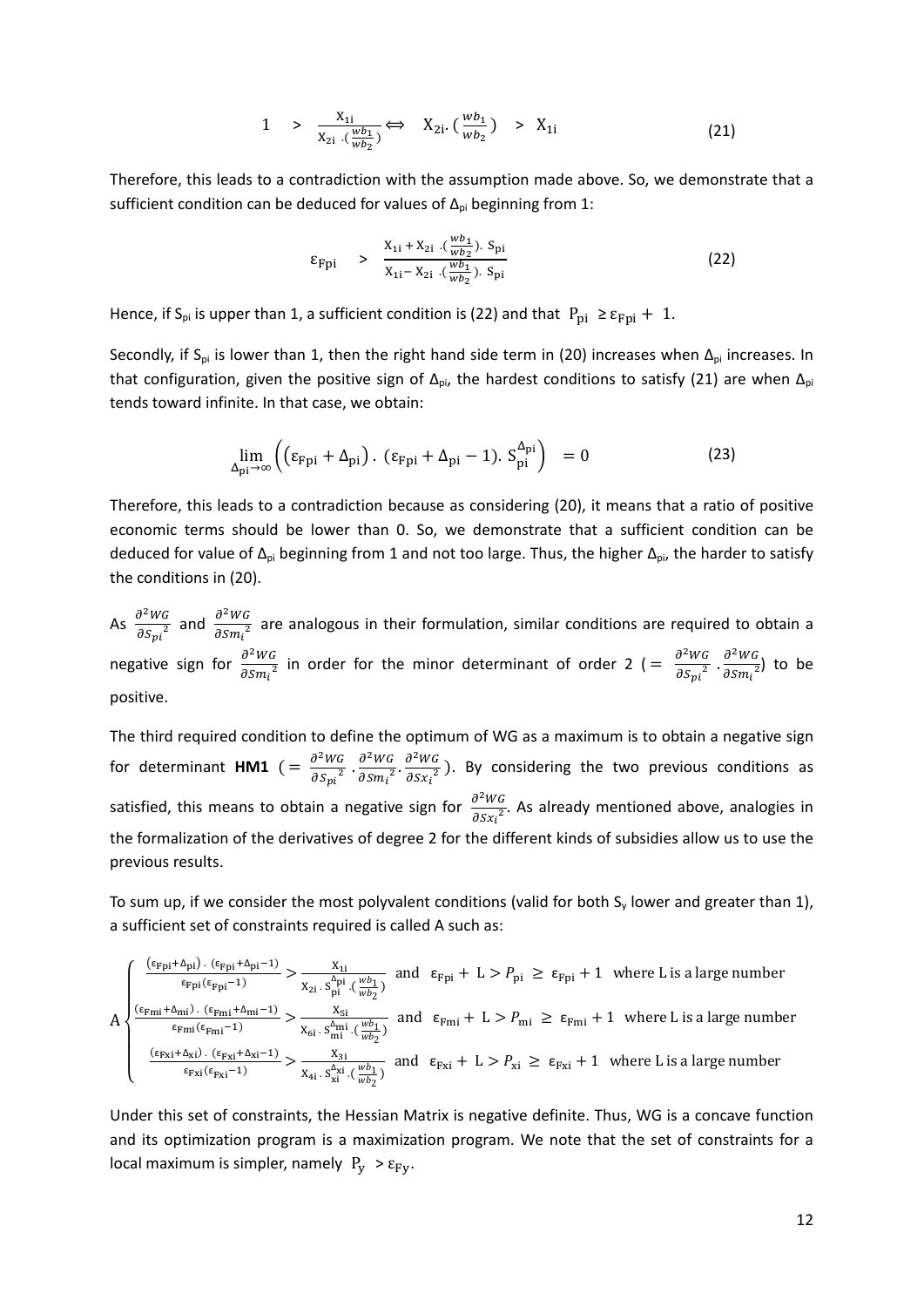Thus there are restrictions on the parameters when using the model. Likewise, the maximization program of the other stakeholders could introduce additional restrictions. We are going to demonstrate that a configuration exists that is compatible with all the required restrictions.

The level of contributions brought by the foreign lobbyists (*CFi*) is determined in order to maximize their profits ( $π<sub>Fi</sub>$ ):

$$
\pi_{Fi} = \text{pwm}_i. \ N_i + S_{mi}(\text{pwm}_i. M_i) \quad \text{-} \quad \text{Cr}_i. M_i - \text{CF}_i \tag{24}
$$

where pwm<sub>i</sub> is the international price of the goods produced by sector *i*,  $M_i$  is the quantity of goods *i* sold in the domestic market by foreign firms, and *Cri* is the production cost of goods *i* for foreign firms.

The first order conditions lead to:

$$
CF_i = \frac{pwm_i \cdot M_i \cdot S_{mi}}{P_{mi} - \varepsilon_{Fmi}}
$$
 (25)

And the second order conditions imply:

$$
\frac{\partial^2 \pi}{\partial C F_i^2} < 0 \Leftrightarrow \left[ -\frac{p w m_i \cdot M_i \cdot S_{mi}}{(P_{mi} - \varepsilon_{Fmi}) \cdot C F_i^2} \right] < 0 \tag{26}
$$

In the developed form in (26) all economic variables are positive. Considering the negative sign before the equation, the term is positive if  $(P_{mi} - \varepsilon_{Fmi})$  is positive; this results in the following condition:

$$
P_{mi} > \varepsilon_{Fmi} \tag{27}
$$

This condition does not bring unexpected additional constraints to our restriction bundle.

By replacing the value of *CFi* find with (25) in (17) we obtain the equilibrium value of *Smi*:

$$
S_{mi} = \left[ \frac{p w m_i \cdot M_i \cdot S_{mi}}{(P_{mi} - \varepsilon_{Fmi}) \cdot P_{mi} \cdot X_{6i} \cdot \frac{w b_1}{w b_2}} \right]^{1} \frac{1}{P_{mi} - \varepsilon_{Fmi} - 1}
$$
(28)

The equilibrium value of CFi is then obtained with (17) or (25):

$$
CF_{i} = [\frac{(pwm_{i} \cdot M_{i})^{Pmi-\epsilon_{Fmi}}}{(P_{mi}-\epsilon_{Fmi})^{Pmi-\epsilon_{Fmi}} \cdot P_{mi} \cdot X_{6i} \cdot \frac{wb_{1}}{wb_{2}}}]^{\frac{1}{Pmi-\epsilon_{Fmi}-1}}
$$
(29)

The point of splitting labor into three categories, namely productive labor, labor used to lobby for obtaining production subsidies, and export subsidies, is a more complex issue. The domestic producers will make their choices by means of their profit (*π<sup>i</sup>* ) maximization:

$$
\pi_i = pi. X S_i + S_{pi} (p_i. X S_i) + S_{xi} (pe_i. EX_i) - r_i. K_i - w_l (LDSprod_i + LDSp_i + LDSx_i) - pc_i. Cl_i
$$
 (30)

where  $p_i$  is the sales price of production,  $pe_i$  is the sales price of exportations ( $EX_i$ ),  $r_i$  is the remuneration of capital, *w* is the remuneration of the labor factor, and *pc<sub>i</sub>* is the composite price of the intermediate consumption (*CIi*).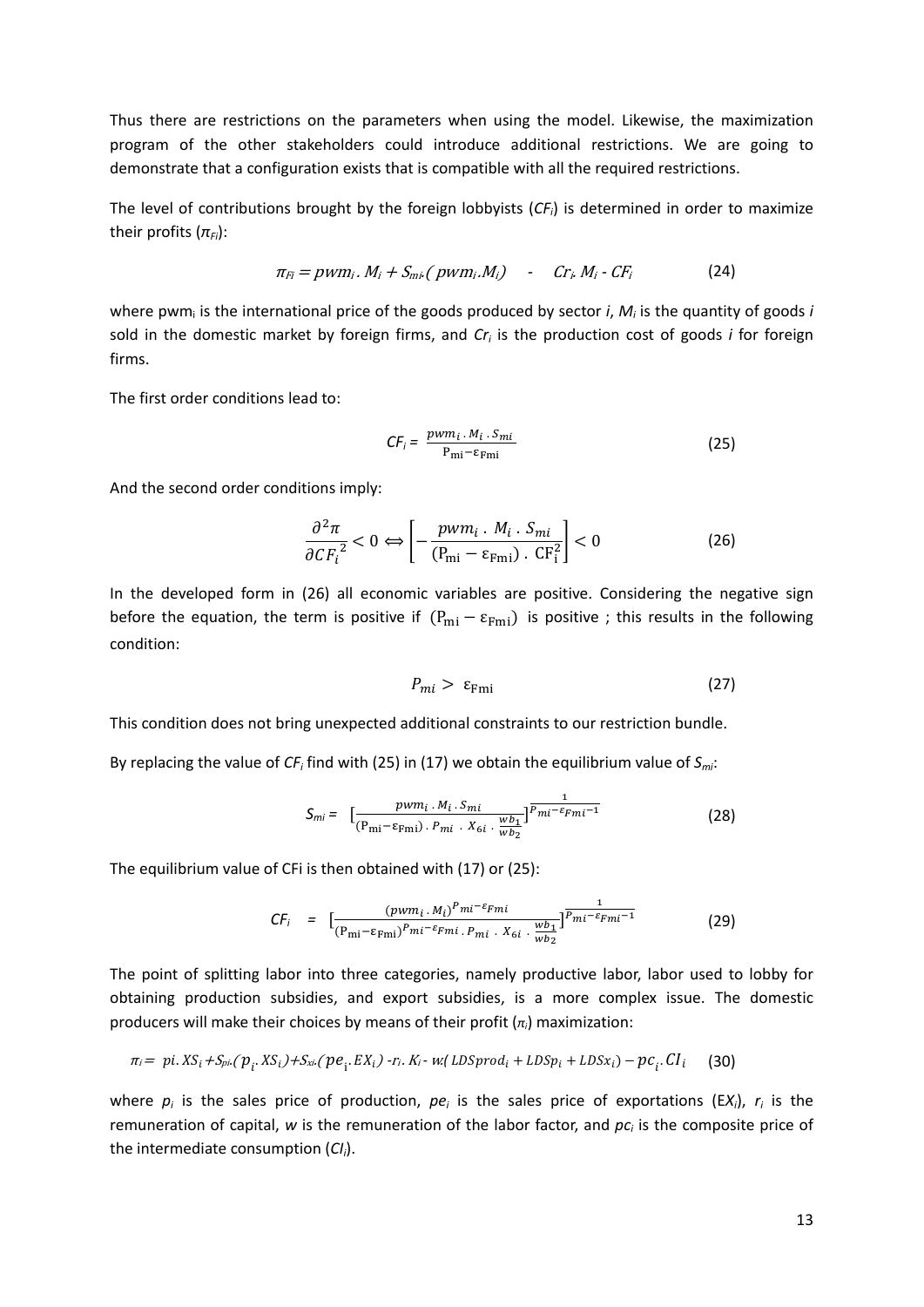We have to bear in mind that this optimization is done under the constraint of a finite quantity of labor (*LS*) available in the economy. This implies constraints for each sector i:

$$
LD_i = LD_{prod_i} + LD_{spi} + LD_{sxi}
$$
\n(31)

But firstly, let's study the conditions under which the profit function of domestic producer is concave. The first order conditions of optimization for *π<sup>i</sup>* without including, by now, the constraint in (31) lead to:

$$
LD_{prod_i} = \alpha_i. p_i. X S_i. (1 + S_{pi}). w^{-1}
$$
 (32)

For the diverted labors we obtain (33) and (34):

$$
LD_{sp_i} = p_i. X S_i. S_{pi}. w^{-1}. (P_{p_i} - \varepsilon_{Fp_i})^{-1}
$$
 (33)

$$
LD_{sx_i} = pe_i.EXi.S_{xi}.w^{-1}.(P_{x_i} - \varepsilon_{Fx_i})^{-1}
$$
 (34)

The second order conditions are subject to the signs of the minor determinants of the Hessian matrix (HM2). Since some derivatives are equal to zero, one can simplify the matrix:

$$
\text{HM2} = \begin{bmatrix} \frac{\partial^2 \pi}{\partial L D_{prod_i}^2} & \frac{\partial^2 \pi}{\partial L D_{prod_i} \partial L D_{sp_i}} & 0\\ \frac{\partial^2 \pi}{\partial L D_{sp_i} \partial L D_{prod_i}} & \frac{\partial^2 \pi}{\partial L D_{sp_i}^2} & 0\\ 0 & 0 & \frac{\partial^2 \pi}{\partial L D_{sx_i}^2} \end{bmatrix}
$$
(35)

If one wants the optimization program to lead to a maximization, the minor determinant of order 1  $\left(=\frac{\partial^2 \pi}{\partial \Omega}\right)$  $\partial L D_{prod}$  $\frac{1}{2}$ ) has to be negative, the minor determinant of order 2 ( $=\frac{\partial^2 \pi}{\partial L}$  $\partial L D_{prod}$  $\frac{\partial^2 \pi}{\partial \rho}$  $\partial LD_{sp}$  $\overline{2}$  –  $\partial^2 \pi$  $\partial L D_{sp}$   $\partial L D_{prod}$  $\frac{\partial^2 \pi}{\partial x^2}$  $\partial L D_{prod_{\hat{t}}} \partial L D_{sp_{\hat{t}}}$ ) has to be positive, and determinant **HM2** has to be negative.

The first condition,  $\frac{\partial^2 \pi}{\partial I_D}$  $\partial L D_{prod}$  $\frac{1}{2}$  < 0 leads to:

$$
-\frac{\alpha_i p_i X S_i (1 + S_{pi})}{LD_{prod_i}^2} < 0 \tag{36}
$$

This inequality is always satisfied since we have a negative sign before a ratio of positive economic values.

If one wants the minor determinant of order 2 to be positive then it leads to:

$$
(P_{p_i} - \varepsilon_{Fp_i} - 1) + S_{\text{pi}} \cdot (P_{p_i} - \varepsilon_{Fp_i} - 1) > \alpha_i \cdot S_{pi}
$$
 (37)

Since  $0 \leq \alpha_i \leq 1$ , a sufficient condition to satisfy (37) is  $P_{p_i} \geq \varepsilon_{F p_i} + 2$ .

The third condition to satisfy is subject to the sign of the determinant of the Hessian matrix (**HM2**):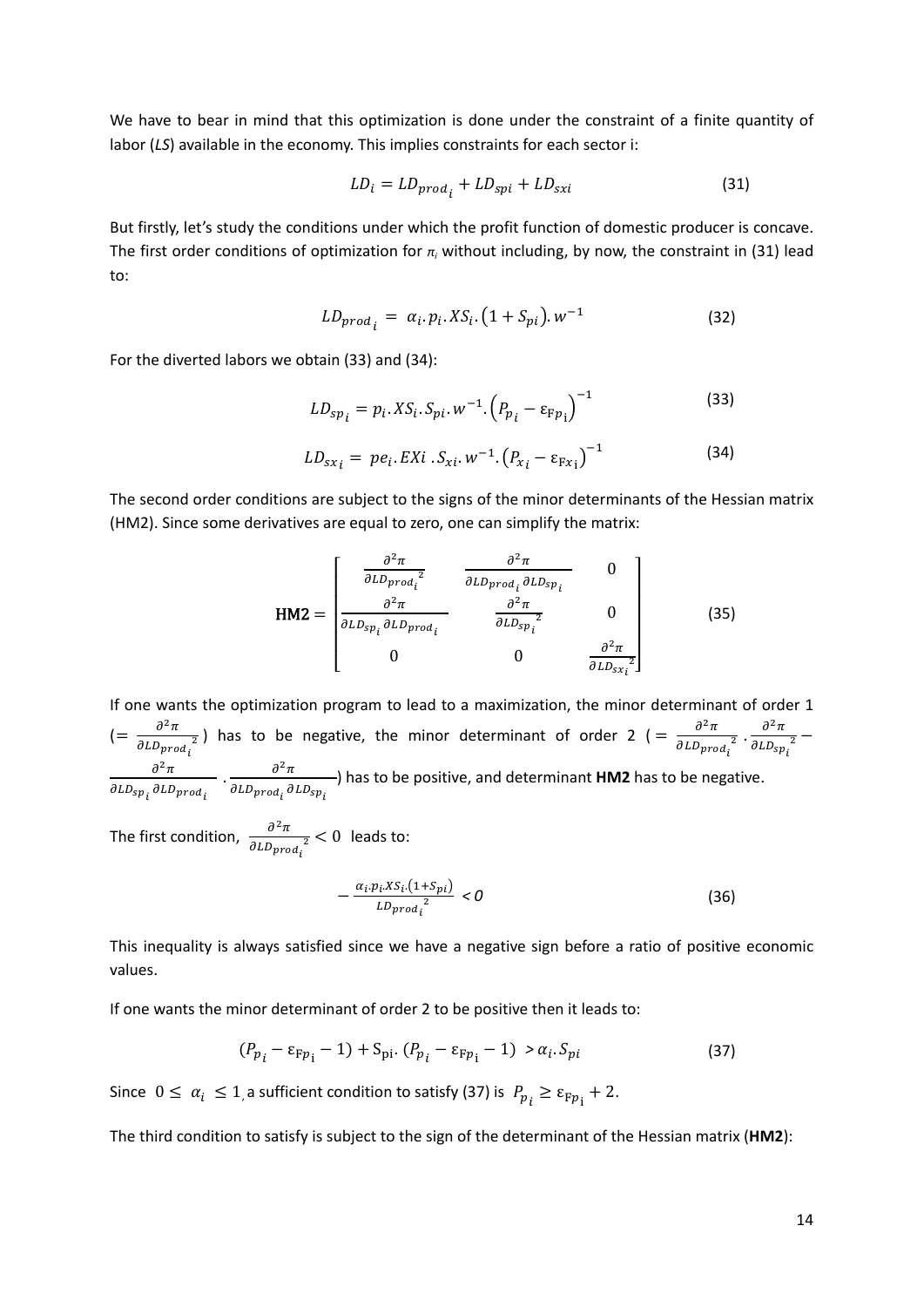$$
\text{Det HM2} = \frac{\partial^2 \pi}{\partial LDSx_i^2} \left[ \frac{\frac{\partial^2 \pi}{\partial LDProd_i^2}}{\frac{\partial^2 \pi}{\partial LDProd_i^2}} - \frac{\frac{\partial^2 \pi}{\partial LDProd_i \partial LDSp_i}}{\frac{\partial^2 \pi}{\partial LDSp_i^2}} \right]
$$
(38)

If one wants the domestic firm's optimization program to lead to a maximization of the profit, determinant HM2 has to be negative. By considering that (37) is satisfied, this means a negative value for:

$$
\frac{\partial^2 \pi}{\partial L D S x_i^2} = -\frac{(P x i - \varepsilon F x i - 1)}{(P x i - \varepsilon F x i)^2} \cdot \frac{p e_i E X i \cdot S_{x i}}{L D S x_i^2}
$$
(39)

Since a ratio of two positive economic variables results necessarily in a positive sign, the only first term is to consider determining the sign in (39). The denominator of the first term is always positive. In that case, it becomes obvious that the sign of  $\frac{\partial^2 \pi}{\partial L D S x_i^2}$  is strictly negative when  $Pxi > \varepsilon Fxi + 1$ .

Thus, the second order conditions for the maximization program of the domestic producers implies new restrictive constraints on parameters. It remains, however, compatible with the constraints required by the maximization program of other stakeholders.

To sum up, the use of this model is subject to the following set of constraints (A') on the parameters:

$$
A' \sqrt{\frac{\frac{(\epsilon_{Fpi} + \Delta_{pi}) \cdot (\epsilon_{Fpi} + \Delta_{pi} - 1)}{\epsilon_{Fpi}(\epsilon_{Fpi} - 1)} > \frac{X_{1i}}{X_{2i} \cdot S_{pi}^{\Delta_{pi}} \cdot (\frac{wb_1}{wb_2})}}{\frac{X_{5i}}{\epsilon_{Fmi}(\epsilon_{Fmi} - 1)} > \frac{X_{5i}}{X_{6i} \cdot S_{mi}^{\Delta_{pi}} \cdot (\frac{wb_1}{wb_2})}} \text{ and } \epsilon_{Fmi} + L > P_{mi} \ge \epsilon_{Fmi} + 1 \text{ where L is a large number}
$$
\n
$$
A' \sqrt{\frac{(\epsilon_{Fmi} + \Delta_{mi}) \cdot (\epsilon_{Fmi} + \Delta_{mi} - 1)}{\epsilon_{Fmi}(\epsilon_{Fmi} - 1)} > \frac{X_{5i}}{X_{6i} \cdot S_{mi}^{\Delta_{mi}} \cdot (\frac{wb_1}{wb_2})}} \text{ and } \epsilon_{Fmi} + L > P_{mi} \ge \epsilon_{Fmi} + 1 \text{ where L is a large number}
$$
\n
$$
\frac{(\epsilon_{Fxi} + \Delta_{xi}) \cdot (\epsilon_{Fxi} + \Delta_{xi} - 1)}{\epsilon_{Fxi}(\epsilon_{Fxi} - 1)} > \frac{X_{3i}}{X_{4i} \cdot S_{xi}^{\Delta_{xi}} \cdot (\frac{wb_1}{wb_2})} \text{ and } \epsilon_{Fxi} + L > P_{xi} > \epsilon_{Fxi} + 1 \text{ where L is a large number}
$$

We demonstrate that under these conditions, the domestic producers profit is concave since the Hessian Matrix is negative definite. If we add a linear constraint such that (31) to the domestic producers program, it does not modify the concavity of the function. So it is to say, the Lagrangian  $(L)$ is concave.

$$
L_i = \pi i - \lambda_{Li} \cdot (LD_i - LD_{prod_i} + LD_{spl} + LD_{sxi}) \tag{40}
$$

Taking into consideration constraint (31) strengthens the interdependence between the different nature of labor and the different kinds of subsidies. Indeed, the first order conditions of optimization for  $\mathcal{L}_i$  lead to:

$$
LD_{prod_{i}} = \frac{\alpha_{i} \cdot p_{i} \cdot XS_{i} \cdot (1 + S_{pi}) \cdot (P_{p_{i}} - \varepsilon_{Fp_{i}}) \cdot (P_{x_{i}} - \varepsilon_{Fx_{i}})}{p_{i} \cdot XS_{i} \cdot (P_{x_{i}} - \varepsilon_{Fx_{i}}) \cdot [\alpha_{i} \cdot (P_{p_{i}} - \varepsilon_{Fp_{i}}) \cdot (1 + S_{pi}) + S_{pi}] + pe_{i} \cdot EX_{i} \cdot S_{xi} \cdot (P_{p_{i}} - \varepsilon_{Fp_{i}})} \cdot LD_{i}
$$
(41)

For the diverted labors we obtain (42) and (43):

$$
LD_{sp_i} = \frac{p_i \cdot XS_i \cdot S_{pi} \cdot (P_{x_i} - \varepsilon_{Fx_i})}{p_i \cdot XS_i \cdot (P_{x_i} - \varepsilon_{Fx_i}) \cdot [\alpha_i \cdot (P_{p_i} - \varepsilon_{Fp_i}) \cdot (1 + S_{pi}) + S_{pi}] + pe_i \cdot EX_i \cdot S_{xi} \cdot (P_{p_i} - \varepsilon_{Fp_i})} \cdot LD_i
$$
(42)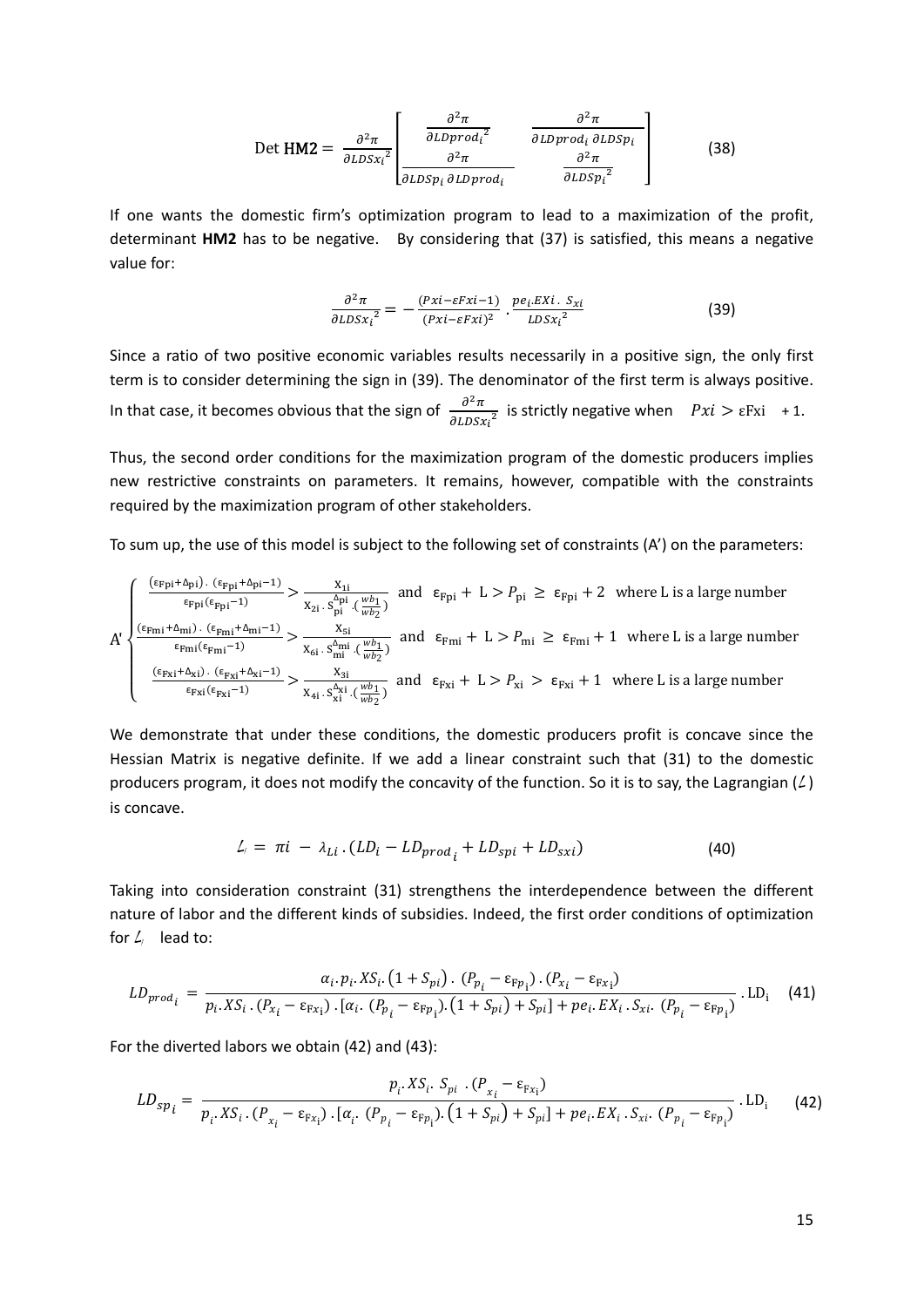$$
LD_{sx_{i}} = \frac{pe_{i} \cdot EX_{i} \cdot S_{xi} \cdot (P_{p_{i}} - \varepsilon_{Fp_{i}})}{p_{i} \cdot XS_{i} \cdot (P_{x_{i}} - \varepsilon_{Fx_{i}}) \cdot [\alpha_{i} \cdot (P_{p_{i}} - \varepsilon_{Fp_{i}}) \cdot (1 + S_{pi}) + S_{pi}] + pe_{i} \cdot EX_{i} \cdot S_{xi} \cdot (P_{p_{i}} - \varepsilon_{Fp_{i}})} \cdot LD_{i}
$$
(43)

All kinds of labor have the same denominator. We can make analytical predictions thanks to the numerators reasoning in relative terms. For the diverted labors, when  $P_y$ , the subsidy elasticity of political cost in sector *i* for one kind of subsidy grows, it increases the quantity of labor diverted in order to obtain the other kind of subsidies. The inverse shift is noticed for *εFy*,the subsidy elasticity of political favor granted to sector *i*. As expected, the greater a subsidy, the more labor diverted to obtain it. The relative share of the labor used in the production process equally finds a logical explanation. The higher  $\alpha i$ , the parameter of the contribution of the labor factor in the Value Added, the higher the share of labor dedicated to the production process. In addition, this share rises when the diverted quantities of labor are deterred by high  $P_\gamma$  and low  $\varepsilon_{F\gamma}$ . Finally, we underline that the height of the production subsidy has a positive effect on the relative quantity of labor used in the production process. Indeed, it gives an incentive to produce more since it relates to an increase in the price of the product. This illustrates the tradeoff for the producer to choose between a high subsidy on a small production and a low subsidy on a bigger production.

Thus, our results show the importance of the elasticities  $P_y$  and  $\varepsilon_{F_y}$  in determining the diverted quantities of resources. As far as *P<sup>y</sup>* is concerned, an important role is given to the voter‐consumers who can deter the diversion of resources by refusing that sectors receive high subsidies. This implies high values for  $P_y$  in the model that create an increasing political cost to grant subsidies. On the other hand, if the government assesses their political efforts to grant subsidies as a worthy action that deserves a growing counterpart from lobbies (high *εFy*), it receives a large amount of resources which are diverted from the production process.

These results are drawn from an analytical analysis but the great interest of developing a CGEM of this kind will be to work with a real economy and to obtain numerical results. In that case, the equilibrium of the model will then be found in the framework of the CGEM, which will adjust the vector of relative prices in such a way that all the markets are supposed to clear.

#### **4‐Discussion**

The model displayed leads to competition among interest groups. However, this is different from the situation in Findlay and Welitz (1982), in which lobbies struggle with the same object, notably the height of the tariff barriers. In our model, there is indirect competition amongst lobbies, since each subsidy granted by the government has a VAT counterpart similar to Becker (1983). However, Becker does not specify the nature of the taxes. Therefore, it becomes harder and harder to obtain a subsidy while consumer prices are climbing with each government grant. We need to remember here that the loss of wellbeing, based on a decrease in consumption, acts as a brake on the function that determines the amount of subsidies received by sectors. In this way, and for the wellbeing functional form to be retained, the price elasticities of consumption for the different goods available in the economy play an important role in this model.

The links between sectors depend on the configuration of the sectorial input‐output parts of the Social Accounting Matrix (SAM). To recap, a CGEM is composed of equations describing the links between the variables of the model and a SAM that represents all the flows of transactions in an economy and constitutes its baseline state. Hence, a part of the SAM is dedicated to the sectorial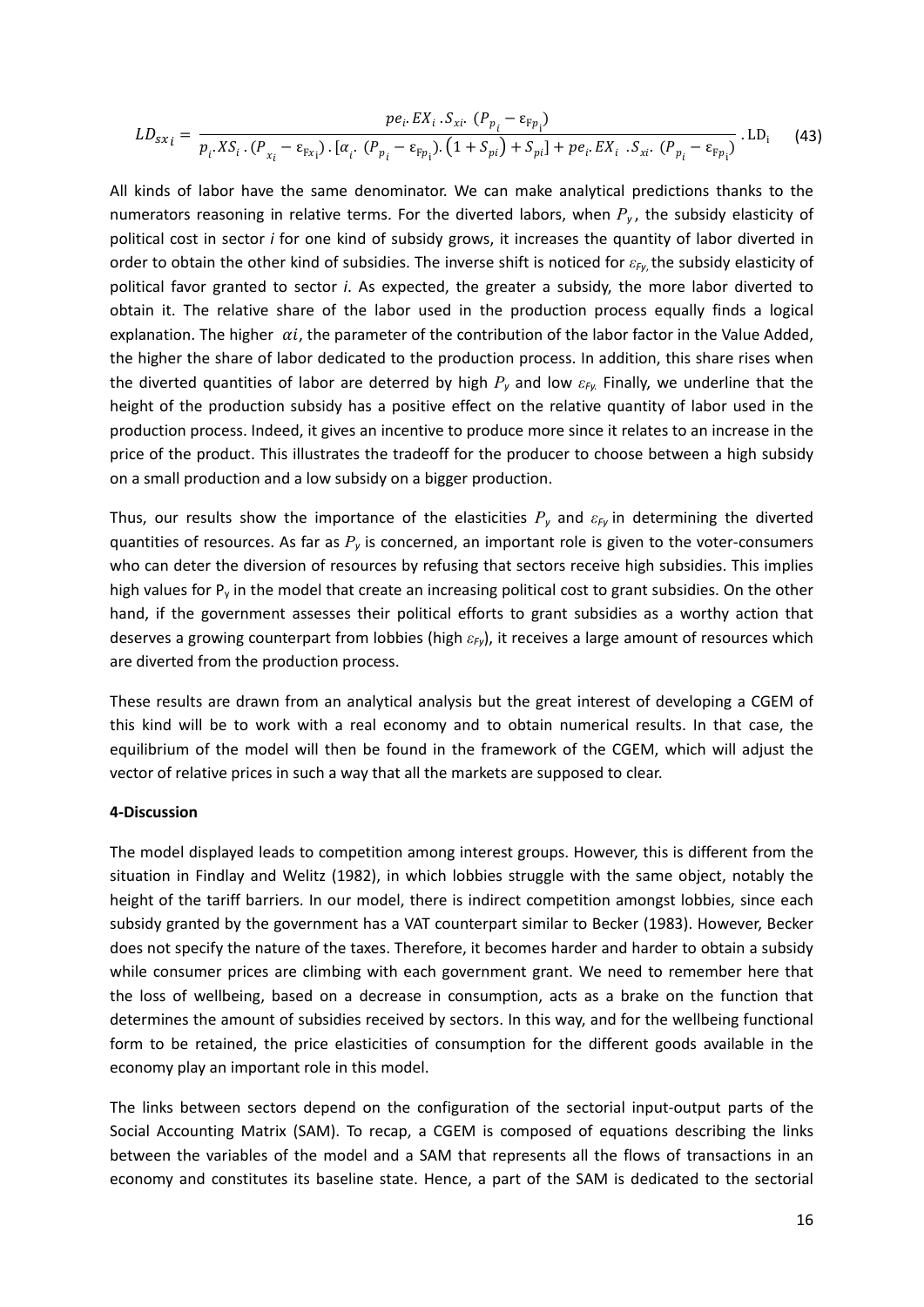inputs‐outputs. This means that some sectors can benefit from the good health of other sectors and vice versa due to upstream and downstream links between sectors. This could result in cross‐sectoral contributions in order to influence the government to help another sector that creates economics spinoffs for the contributors. To simplify the model, it is more convenient to assume that the sectors only make contributions to influence the government for their own direct benefits. Rationales for that include (i) the fact that cross‐contributions could be considered as less efficient in terms of returns on investments and (ii) a risk-inversion effect could appear since very indirect economic mechanisms generate uncertainty in the returns on investments. Finally, even though the crosssectorial contributions are not applied in the model, the cross-sectorial effects of the political economy behaviors are expected in this model. This is a strength of the CGEM.

Another important point is the results we obtain for the government preference function. From (14) and comments that followed, we have implicitly augmented this function. Let us make the final form explicit:

$$
WG = \sum_{i} \sum_{n=1}^{3} X_{2n-1} S_{y}^{cFy} - X_{2n} \cdot \frac{wb1}{wb2} S_{y}^{Py}
$$
(44)

Our specification of government preference is consistent with Grossman and Helpman (1994) since the government is enabled to care about the wellbeing of civil society. This feature is important in view of Goldberg and Maggi's (1999) results exposed above. The weight of this benevolence is measured by the parameter  $X_{2n}$  in our model. In an extreme view of the political process,  $X_{2n}$ could equal 0. In that case, the government must conduct a transactional relationship with civil society and has to regard its political mandate as ephemeral. Conversely, a high value for  $X_{2n}$  is compatible with a lasting relationship. It characterizes governments with a real willingness to be reelected and/or with a strong ideology. Besides,  $X_{2n-1}$  is the weight of the price to pay to obtain political favors. This matches with the appetence of the government's members in taking advantage of the situation or in being convinced of the difficulties.

The model allows for the possibility of differentiating between the assessment of the government, not only by sectors, but equally by the nature of the interest group and by its type of demand. For instance, it could be easier for the domestic agricultural sector or the domestic textile industry to gain political favor; it might be easier for them to obtain such favors in the form of production subsidies. This part constitutes the object of the setting of the different elasticities in the model.

In this development of the model, to take into account the concerns of the society, the government objective function was indirectly based on consumption. However, different specifications are compatible with the model. One can for example cite other means to measure wellbeing, like the quantity of net job creations when a subsidy sustains a sector, or the willingness of the government to be accountable for their campaign pledges. The latter is past-oriented, therefore it could be more relevant and up-to-date to include, in this second part of the government preference function, indicators linked with the political agenda. Thereby, it captures the subjects on which people, politics, and the media are focusing. A weighted combination of economic indicators could then be thought to match as much as possible to the political agenda. If the government were caring to such a point that it was willing to sacrifice a part of its popularity, the second part of the government preference function could then include indicators of purely economic objectives. This would allow for the evaluation of the effects of unpopular but benevolent policy measures.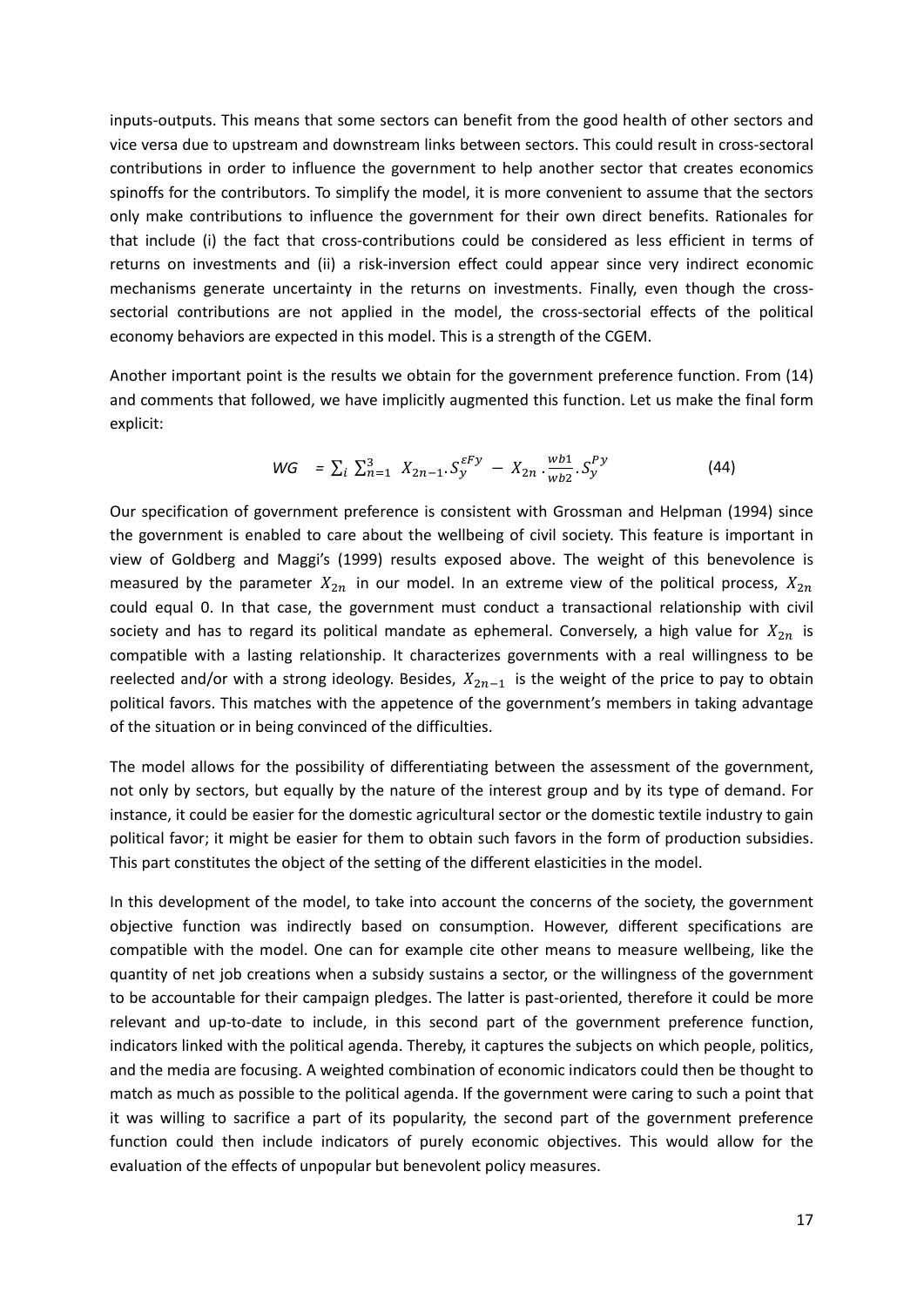We have found that it was more realistic to work with subsidies for the reasons evoked in part 1, but it is possible to slightly rearrange the model in order to work with tariff barriers (*tmi*). In that case, the rearrangement is simpler for sectors asking for protection. In the general case described by equation (3),  $S_i$  should then be replaced with  $tm_i$  and a new parameter of elasticity should replace  $\epsilon Fxi$ . The steps should be repeated for the equations that follow. For sectors asking for free trade, which could be the case if the sector exports a lot and fears trade retaliations, it is not that direct. In our model, such a sector could have prioritized the attempt to obtain export subsidies if their costs were sufficiently lower than the production subsidies<sup>3</sup>. It does that thanks to the allocation of the workforce between the different categories of labor and, particularly here, by allocating more resources in the labor diverted from the production process in order to lobby for export subsidies. If we talk about lowering tariffs, the cost part of the government preference function might be inefficient to act as a brake in the marginal actions of the sectors. Indeed, the loss of government revenue due to the lowering of tariffs will be financed by an increase in VAT. However, this will not necessarily create a loss of wellbeing for consumers, since imported goods meanwhile become cheaper. In this way, the behavior of the model depends more greatly on the relative weight of wellbeing elasticities to goods in the sectors. To ensure that all the demands for lower tariffs barriers do not systematically lead the tariffs concerned to zero, the cost part of WG would have to be rearranged. Different suggestions to modify this part have been discussed above.

#### **5‐ Conclusion**

In this paper, we have proposed a model of political economy based on the rational choices of the different stakeholders. From their assumed expectations in terms of subsidies for foreign and domestic firms and in terms of counterparts for the political effort granted by the government, we have brought a micro-foundation to the functional functions of the political market. Nevertheless, a set of constraints, named as A' above, has to be complied with in order to adopt the model.

It stems from the above that two elasticities are key parameters that influence the quantities of resources diverted and thereby the level of distortions. On the one hand, *P<sup>y</sup>* , the subsidy elasticity of political cost in sector *i* acts as a break for the subvention Sy in favor of the sector i. Its level is related to increasing discontent and frustration among the population when subsidies are growing. On the other hand, *εFy*, the subsidy elasticity of political favor granted to sector *i* stimulates resources diversion since it determines the height of the counterpart that lobbies have to provide when receiving a subsidy; this counterpart being an incentive to grant subsidies as a source of satisfaction for the government.

If one wishes to struggle against distortion, a first recommendation can then be a much greater awareness on the part of the population about the bad effects of distortion on the state of the economy. A second recommendation can be to place importance on the personality of the candidates to elections, not only on their campaign program. However, the point is delicate since decision makers are not necessarily designated by votes.

 $3$  For the same price, a given rate of production subsidies always dominates the same given rate of exports subsidies, since the former procures its effects not only on the value of exports but also on the value of domestic sales.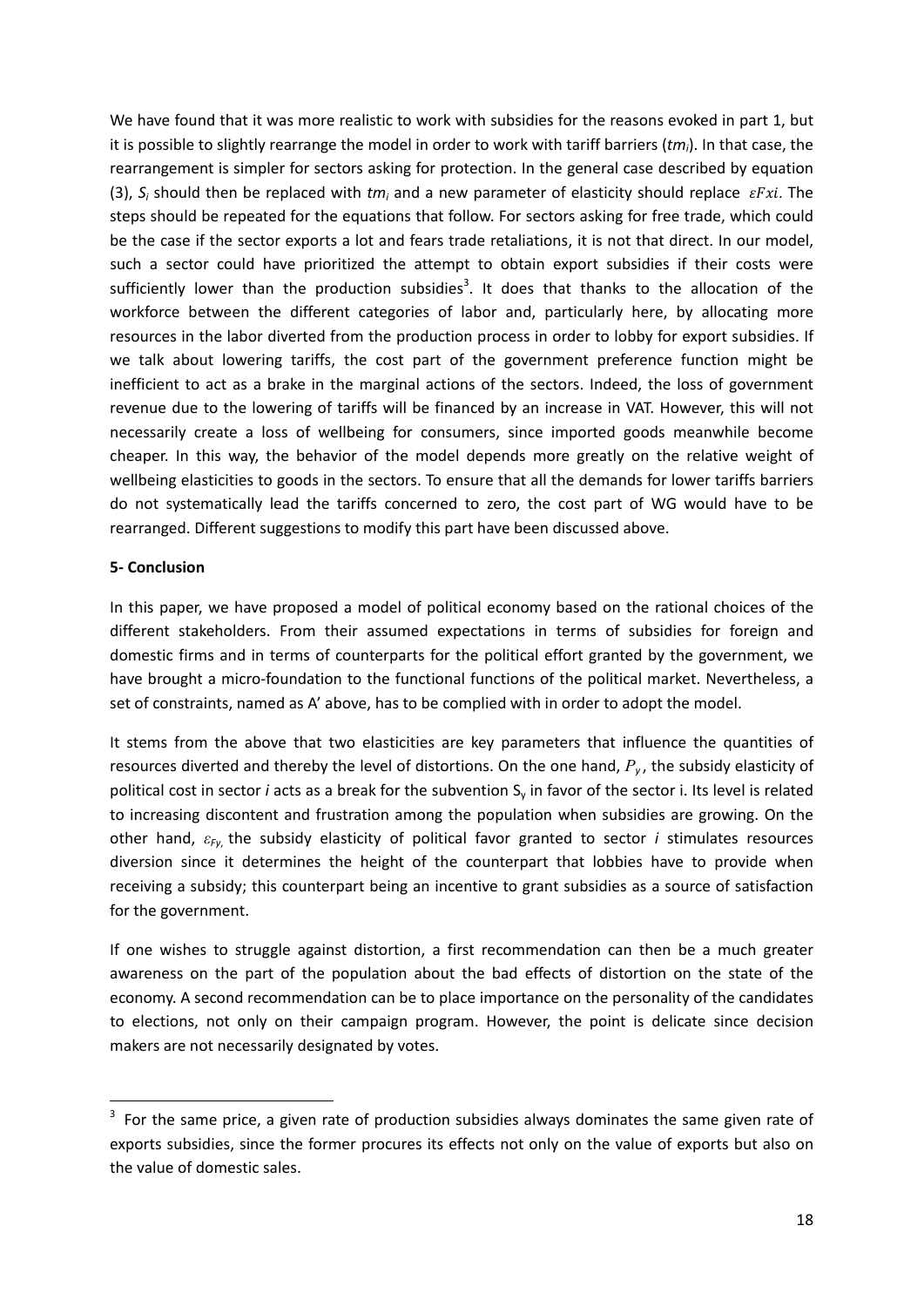There are some caveats in the model proposed. A first shortcoming of the model might be the role given to the consumers. They are passive in the model in the sense that they do not actively try to influence the government. This should, however, be put into perspective since they do indirectly influence the government through the benevolence and the sense of duty of the latter. This choice of modeling comes from the acknowledgement that consumers are not often organized in a unique and powerful lobby. They are more prone to divergent claims that divide their political power. However, in some countries, consumers as workers have a common claim, namely to defend their purchasing power. Unions can then be considered as their interest groups. Another point that explains the role of the consumers is the fact that we have chosen an influence-driven model. It leaves less space for consumers to actively move against the government because, in this kind of model, we consider the election as being over. Actions for influencing are then undertaken toward the incumbents.

A second shortcoming of the model lies in the restriction bundle. The results of the model are supposed to be unsecured if the difference between *P<sup>y</sup>* and *εFy* is a large number. We were not able to determine exactly from which number the difference is considered to be a large number. However, the modeler can lessen the inconvenience by including an automatic check of the condition A' in its program code.

In this model, we have sought to orientate the model toward trade policy features. The reason for this is the prominence gained by international trade during the last few decades. According to the WTO (2015), the growth in the volume of world trade has been approximately 5% annually during the period 1990‐2014, whereas the real GDP growth for the world has been approximately 2.5% a year in the same period. However, recent data on the sub-period 2012-2014 has shown a slowdown in this differential, since the average annual growth has been slightly below 2.5% for both the volume of world trade and the real GDP. We should here stress the flexibility of the model since it accepts different features. It can be augmented particularly concerning the subsidies of different kinds. In such a way, the model can be rebalanced toward more nationally specific concerns. For each kind of subsidy added, the modeler has to think about creating a new category of diverted labor.

Numerous uses of the model are possible. To give an example in the context of foreign trade, it can be used to see the impacts of a trade agreement on the equilibrium of the economy. One could think that the protection lost in the framework of the agreement could be offset against public policies in favor of the sectors that underwent the losses. The model is able to check such an assumption.

In a normative purpose, if the selected goal is to maximize the population's wellbeing, the model can show if the current configuration of political power among interest groups allows a target level of wellbeing in the economy. Therefore, it can help to decide if lobbying should be fought, supported, or if it is not worth using resources to intervene in cases of the non‐significant impact of influence.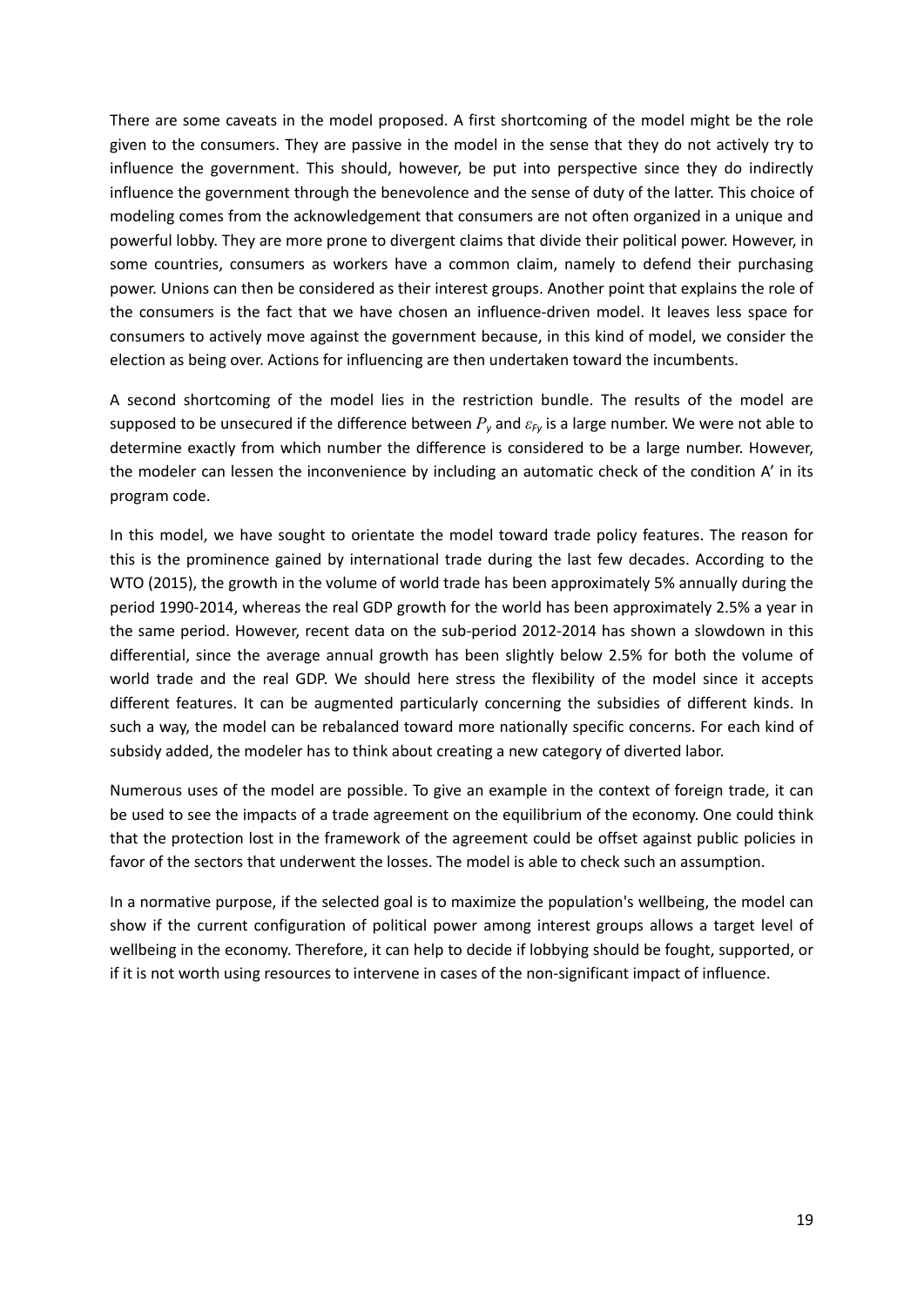## **Appendix : Computable General Equilibrium Model of Influence on Trade Policy**

### **I‐Sets**

- i=j {agriculture; industry; service} for the sectors
- y {pi; mi; xi} for the nature of the subsidies

## **II‐Parameters**

- $A_i$  scale parameter in value added in sector i
- $\alpha_i$  share of the labor factor in value added in sector i
- $a_{i,j}$  input-output coefficients
- z<sub>i</sub> Leontief's technical coefficients
- $v_i$  Leontief 's technical coefficients
- pms average propensity to spare
- $\beta_{\text{Ci}}$  coefficient of the distribution of household consumption
- $\beta_{ii}$  coefficient of the distribution of investment
- $\beta_{Vi}$  coefficient of the distribution of the value added
- $\lambda$  share of the revenue from capital perceived by households
- $\lambda_w$  share of the revenue from capital paid by the rest of the world
- $b_{ti}$  scale parameter in the CET function of destination of the production
- $\rho_{t_i}$  parameter that implies the elasticity of transformation of the CET function of destination of

the production 
$$
(\sigma_{t_i})
$$
 such as  $\rho_{t_i} = (\sigma_{t_i} - 1)/\sigma_{t_i}$ 

- $\sigma_{t_i}$  elasticity of transformation of the CET function of destination of the production
- $\delta_{t_i}$  share of factors in the CET function of destination of the production
- $b_{si}$  scale parameter in the CES function of local-imported product
- $\rho_{s_i}$  parameter that implies the elasticity of substitution in the CES function of local-imported

$$
\text{product } (\sigma_{s_i}) \text{ such as } \rho_{s_i} = (1 - \sigma_{s_i}) / \sigma_{s_i}
$$

- $\sigma_{s_i}$  elasticity of substitution of the CES function of of local-imported product
- $\delta_{s_i}$  share of factors in the CES function of local-imported product
- *εFmi* import subsidy elasticity of political effort in sector *i*
- *εFpi* production subsidy elasticity of political effort in sector *i*
- *εFxi* export subsidy elasticity of political effort in sector *i*
- *Pmi* import subsidy elasticity of political cost in sector *i*
- *Ppi* production subsidy elasticity of political cost in sector *i*
- *Pxi* export subsidy elasticity of political cost in sector *i*
- *X2i*  parameter that measures of how much the government cares about the impact of the production subsidies on the wellbeing of the consumers
- *X<sub>4i</sub>* parameter that measures of how much the government cares about the impact of the export subsidies on the wellbeing of the consumers
- $X_{6i}$  parameter that measures of how much the government cares about the impact of the import subsidies on the wellbeing of the consumers

# **III‐Variables**

#### Production and Factors

- $XS_i$  production
- VAi value added
- $Cl<sub>i</sub>$  total intermediate consumption of the branch i
- $Dl_{ii}$  intermediate demand of good i by the branch j
- $X_{1i}$  variable that indicates the height of compensation to supply in return for political effort on production subsidies
- *X3i* variable that indicates the height of compensation to supply in return for political effort on export subsidies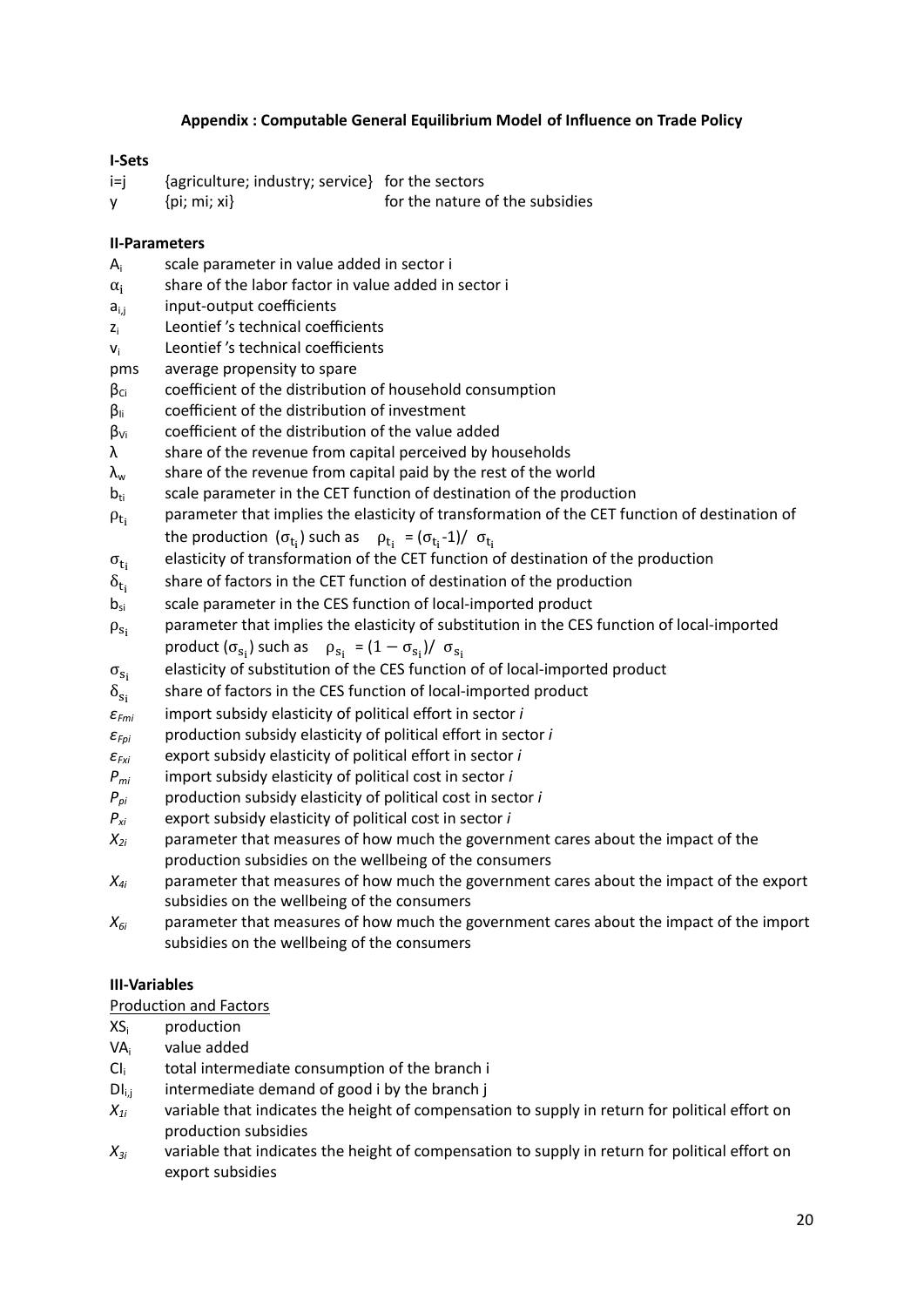- *X5i* parameter that indicates the height of compensation to supply in return for political effort on import subsidies
- Ki capital
- LDprodi labor demand for production process

Influence

- $LD<sub>sol</sub>$  labor demand in order to influence on the level of production subsidies
- $LD_{sxi}$  labor demand in order to influence on the level of export subsidies
- $CF_i$  contributions in order to influence on the level of import subsidies
- *Sp<sub>i</sub>* rate of production subsidy granted to the sector i
- *Sx<sub>i</sub>* rate of export subsidy granted to the sector i
- *Smi* rate of import subsidy granted to the sector i
- $Wb_t$  Wellbeing of the households
- $\Delta$ wb Change in wellbeing between before (t=1) and after (t=2) the introduction of subsidies
- Income and Saving
- YH total household income
- YDH disposable income
- SH household saving
- YE total income of firms
- SE firms saving
- DIV dividend
- TEW transfer of the domestic firms to the rest of the world
- TG transfer of the government to the households

Government

- WG government welfare
- YG revenue of the government
- SG government saving
- G government spending
- TIi Value Added Tax on products
- txi rate of the Value Added Tax (VAT) on products
- txxi initial VAT rate
- τ homogeneous rate of increase in the VAT
- TIMi revenue from tariff barriers
- tmi rate of the tariff barrier
- TD household income tax
- ty rate of the household income tax
- TDE tax of the incomes of the firms
- tye rate of the tax of the incomes of the firms
- $TXS_i$  amount of the production subsidies granted by the government
- $TIE_i$  amount of the export subsidies granted by the government
- TMS amount of the import subsidies granted by the government

Demand

- $C_i$  household consumption for the good i
- $INV<sub>i</sub>$  investment in the good i
- $DIT<sub>i</sub>$  total intermediate demand of good i

Prices

- $pva<sub>i</sub>$  price of the value added
- pi price to producer
- pc<sub>i</sub> price of the compounded good
- $pd<sub>i</sub>$  price of the domestic good
- pl<sub>i</sub> price of the good destinated to the local market
- pindex general price index
- w rate of wage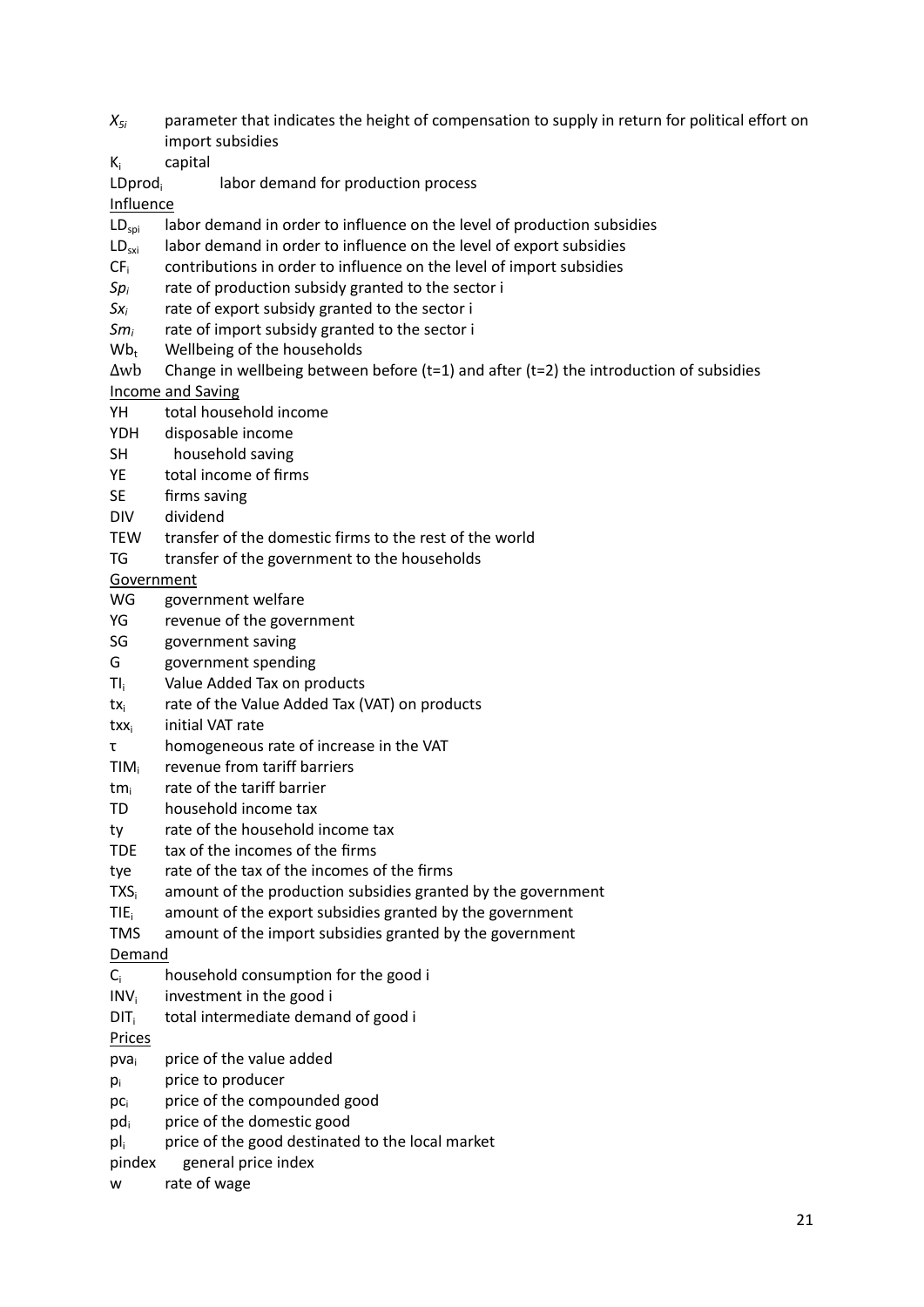- $r_i$  capital rate of return
- pm<sub>i</sub> price of the imported good
- pwmi world price of the imports
- e nominal exchange rate
- pei price of exports
- $pwe_i$  world price of the exportations

# International trade

- $EX_i$  exportations
- D<sub>i</sub> demand of domestic good i
- Qi compounded product
- Mi importations
- CA balance of the current account

#### Macroeconomic

- $LD_i$  labor demand in sector i
- LS total labor supply
- IT total investment

### Control

CONTROL variable to check the Walras' law

### **IV‐Equations**

| Production  | $XS_i = \frac{VA_i}{V_i}$                                                                                                                                                                                                                                                                                                                                                                                                                                                                        | (M1)  |
|-------------|--------------------------------------------------------------------------------------------------------------------------------------------------------------------------------------------------------------------------------------------------------------------------------------------------------------------------------------------------------------------------------------------------------------------------------------------------------------------------------------------------|-------|
| and factors |                                                                                                                                                                                                                                                                                                                                                                                                                                                                                                  |       |
|             | $VA_i = A_i$ . $LD_{prod_i}^{\alpha i}$ . $K_i^{(1-\alpha i)}$                                                                                                                                                                                                                                                                                                                                                                                                                                   | (M2)  |
|             | $CI_i = z_i$ . XS <sub>i</sub>                                                                                                                                                                                                                                                                                                                                                                                                                                                                   | (M3)  |
|             | $DI_{i,j} = a_{i,j}.CI_{i}$                                                                                                                                                                                                                                                                                                                                                                                                                                                                      | (M4)  |
|             | $LDS_{\text{pi}} = X_{1i} \cdot S_{\text{ni}}^{\epsilon_{\text{Fpi}}}$                                                                                                                                                                                                                                                                                                                                                                                                                           | (M5)  |
|             | $LDS_{xi} = X_{3i} \cdot S_{xi}^{\epsilon_{Fxi}}$                                                                                                                                                                                                                                                                                                                                                                                                                                                | (M6)  |
|             | $CF_i = X_{5i} \cdot S_{mi}^{\epsilon_{Fmi}}$                                                                                                                                                                                                                                                                                                                                                                                                                                                    | (M7)  |
|             | $LD_{\text{prod}_i} = \frac{\alpha_i \cdot p_i \cdot X S_i \cdot (1 + S_{pi}) \cdot (P_{p_i} - \epsilon_{Fp_i}) \cdot (P_{x_i} - \epsilon_{Fx_i})}{p_i \cdot X S_i \cdot (P_{x_i} - \epsilon_{Fx_i}) \cdot [\alpha_i \cdot (P_{p_i} - \epsilon_{Fp_i}) \cdot (1 + S_{pi}) + S_{pi}] + pe_i \cdot EX_i \cdot S_{xi} \cdot (P_{p_i} - \epsilon_{Fp_i})} \cdot LD_i$                                                                                                                                | (M8)  |
|             |                                                                                                                                                                                                                                                                                                                                                                                                                                                                                                  |       |
| Influence   | $LD_{sp_i} = \frac{p_i.XS_i \cdot S_{pi} \cdot (P_{x_i} - \epsilon_{Fx_i})}{p_i.XS_i \cdot (P_{x_i} - \epsilon_{Fx_i}) \cdot [\alpha_i \cdot (P_{p_i} - \epsilon_{Fp_i}) \cdot (1 + S_{pi}) + S_{pi}] + pe_i.EX_i \cdot S_{xi} \cdot (P_{p_i} - \epsilon_{Fp_i})} \cdot LD_i$                                                                                                                                                                                                                    | (M10) |
|             |                                                                                                                                                                                                                                                                                                                                                                                                                                                                                                  |       |
|             | $LD_{sx_i} = \frac{pe_i.EX_i.S_{xi}.\ (P_{p_i}-\epsilon_{Fp_i})}{p_i.XS_i.\ (P_{x_i}-\epsilon_{Fx_i}).\ [\alpha_i.\ (P_{p_i}-\epsilon_{Fp_i}).\ (1+S_{pi})+S_{pi}] + pe_i.EX_i.S_{xi}.\ (P_{p_i}-\epsilon_{Fp_i})}. \ L D_i$                                                                                                                                                                                                                                                                     | (M11) |
|             | $\textsf{CF}_{\textsf{i}} = \begin{array}{c} (\textsf{pwm}_{\textsf{i}} \cdot \textsf{M}_{\textsf{i}})^{\textsf{Pmi} - \epsilon_{\textsf{Fmi}}}\\ \textsf{(P}_{\textsf{mi}} - \epsilon_{\textsf{Fmi}})^{\textsf{P}_{\textsf{mi}} - \epsilon_{\textsf{Fmi}}}\cdot \textsf{P}_{\textsf{mi}}\cdot \textsf{X}_{\textsf{6}\textsf{i}}\cdot \frac{\textsf{w}\textsf{b}_1}{\textsf{w}\textsf{b}_2} \end{array} \begin{array}{c} \frac{1}{\textsf{P}_{\textsf{mi}} - \epsilon_{\textsf{Fmi}} - 1} \end{$ | (M12) |
|             |                                                                                                                                                                                                                                                                                                                                                                                                                                                                                                  |       |
|             |                                                                                                                                                                                                                                                                                                                                                                                                                                                                                                  | (M13) |
|             | $S_{pi} = \left[ \frac{\varepsilon_{Fpi} X_{1i}}{P_{mi} X_{2i} \cdot \left( \frac{wb_1}{wb_2} \right)} \right] \overline{P_{pi} - \varepsilon_{Fpi}}$                                                                                                                                                                                                                                                                                                                                            |       |
|             | $S_{xi} = \left[\begin{array}{cc} \frac{\varepsilon_{Fxi} \cdot X_{3i}}{P_{xi} \cdot X_{ai}} & \frac{1}{P_{xi} - \varepsilon_{Fxi}} \end{array}\right]$                                                                                                                                                                                                                                                                                                                                          | (M14) |
|             |                                                                                                                                                                                                                                                                                                                                                                                                                                                                                                  |       |
|             | $S_{mi} = \left[\frac{p w m_i \cdot M_i \cdot S_{mi}}{(P_{mi} - \epsilon_{Fmi}) \cdot P_{mi} \cdot X_{6i} \cdot \frac{w b_1}{w b_1}}\right]^{\frac{1}{P_{mi} - \epsilon_{Fmi} - 1}}$                                                                                                                                                                                                                                                                                                             | (M15) |
|             |                                                                                                                                                                                                                                                                                                                                                                                                                                                                                                  |       |
|             | $Wb_t = \int C_{it}^{\alpha i}$                                                                                                                                                                                                                                                                                                                                                                                                                                                                  | (M16) |
|             |                                                                                                                                                                                                                                                                                                                                                                                                                                                                                                  |       |

$$
\Delta \mathbf{w} \mathbf{b} = \frac{\prod_{i} C_{i2}^{\alpha i} - \prod_{i} C_{i1}^{\alpha i}}{\prod_{i} C_{i1}^{\alpha i}}
$$
(M17)

Incomes

 $\text{Incomes}$ <br>and Saving  $\text{YH} = \text{w. } \sum_i \text{LD}_i + \text{TG} + \lambda \cdot \sum_i r_i \cdot K_i + \text{DIV}$  (M18)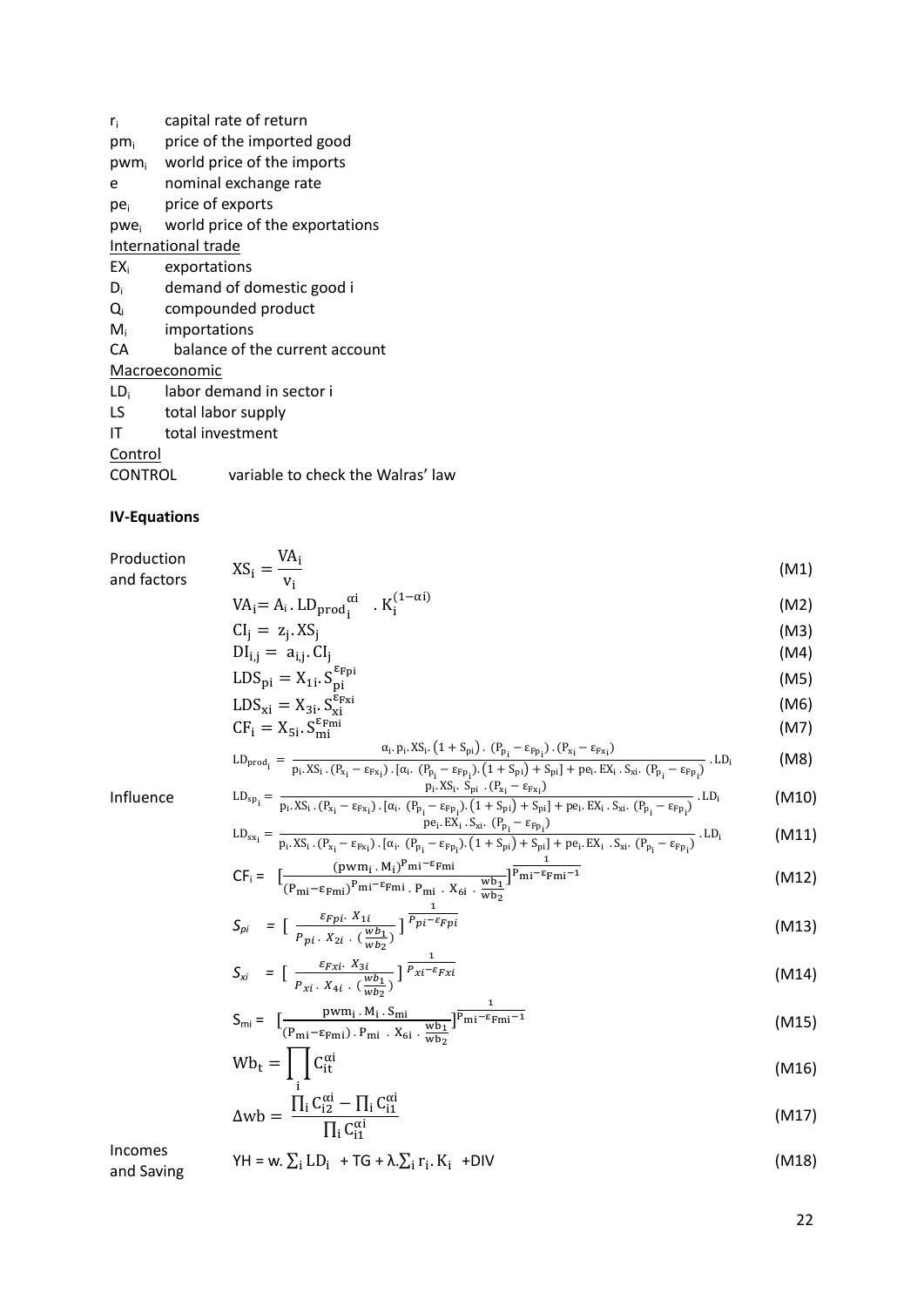YDH = YH - TD  
\nSH = pms.YDH  
\nWE = (1 – λ – λ<sub>w</sub>). P<sub>1</sub>, K<sub>1</sub> (M19)  
\nSE = YE – DIV – TDE – TEW (M22)  
\nSovermment  
\nWG = 
$$
\sum_{i} \sum_{i=1}^{n} X_{2n-1} S_{2n}^{Fey} - X_{2n} \frac{w_{D2}}{w_{D2}} S_{2}^{Fey}
$$
 (M22)  
\nGovernment  
\nG =  $\sum_{i} \prod_{i} + \sum_{i} \text{THM}_{i} - \sum_{i} \text{TE}_{i} - \sum_{i} \text{TXS}_{i} - \sum_{i} \text{TMS}_{i} + \text{TD} + \text{TDE} \tag{M28}\nG = YG – G – TG (M24)\nSG = YG – G – TG (M25)\nTIi = txi, (pi, XSi – pe, EXi) +  $\frac{K_{1}}{1 + K_{1}}$ , Pm<sub>i</sub>, M<sub>i</sub> (M26)  
\nTI<sub>1</sub> = tx<sub>i</sub>, (p<sub>i</sub>, XS<sub>i</sub> – p<sub>e</sub>, EX<sub>i</sub>) +  $\frac{K_{1}}{1 + K_{1}}$ , Pm<sub>i</sub>, M<sub>i</sub> (M27)  
\nTIE<sub>i</sub> = tx<sub>i</sub>, Pn<sub>i</sub>, XS<sub>i</sub> (M28)  
\nTDE = tyc. YE  
\nTXS<sub>i</sub> = Sp<sub>i</sub>, YDH  
\nTXS<sub>i</sub> = Sp<sub>i</sub>, YDH  
\nINW<sub>i</sub>, pc<sub>i</sub> = β<sub>i</sub>, I$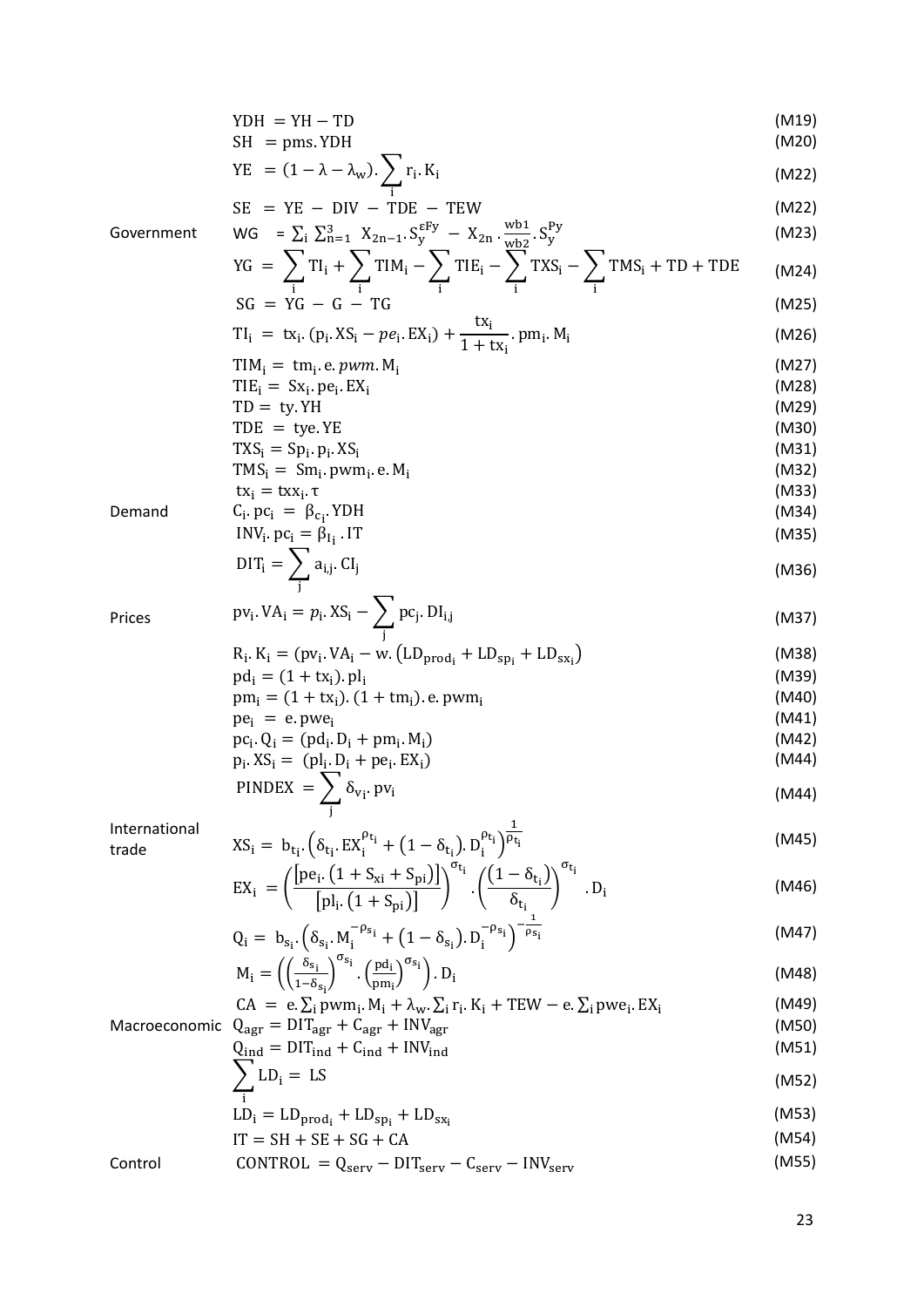#### **References:**

Baldwin, R. E., & Magee, C. S. (2000). Is Trade Policy for Sale? Congressional Voting on Recent Trade Bills. *Public Choice*, *105*(1–2), 79–101. https://doi.org/10.1023/A:1005121716315

Becker, G. S. (1983). A Theory of Competition Among Pressure Groups for Political Influence. *The Quarterly Journal of Economics*, *98*(3), 371–400. https://doi.org/10.2307/1886017

Bentley, A. F. (1908). *The process of government; a study of social pressures*. Chicago : The University of Chicago press. Retrieved from http://archive.org/details/processofgovernm00bent

Das, S. P. (1990). Foreign lobbying and the political economy of protection. *Japan and the World Economy*, *2*(2), 169–179.

Decaluwé, B., Martens, A., & Savard, L. (2001). *La politique économique du développement et les modèles d'équilibre général calculable: une introduction à l'application de l'analyse mésoéconomique aux pays en développement [Development economic policy and the computable general equilibrium models: an introduction to applied mesoeconomic analysis to developing countries]*. PUM.

Downs, A. (1957). *An Economic Theory of Democracy* (1st edition). New York: Harper and Row.

Eicher, T., & Osang, T. (2002). Protection for Sale: An Empirical Investigation: Comment. *The American Economic Review*, *92*(5), 1702–1710.

Findlay, R., & Wellisz, S. (1982). Endogenous tariffs, the political economy of trade restrictions, and welfare. In *Import competition and response* (pp. 223–244). University of Chicago Press. Retrieved from http://www.nber.org/chapters/c6006.pdf

Gawande, K., & Bandyopadhyay, U. (2000). Is Protection for Sale? Evidence on the Grossman‐ Helpman Theory of Endogenous Protection. *Review of Economics and Statistics*, *82*(1), 139–152. https://doi.org/10.1162/003465300558579

Gawande, K., Krishna, P., & Robbins, M. J. (2006). Foreign Lobbies and U.S. Trade Policy. *Review of Economics and Statistics*, *88*(3), 563–571. https://doi.org/10.1162/rest.88.3.563

Goldberg, P. K., & Maggi, G. (1999). Protection for Sale: An Empirical Investigation. *American Economic Review*, *89*(5), 1135–1155. https://doi.org/10.1257/aer.89.5.1135

Grossman, G. M., & Helpman, E. (1994). Protection for Sale. *The American Economic Review*, *84*(4), 833–850.